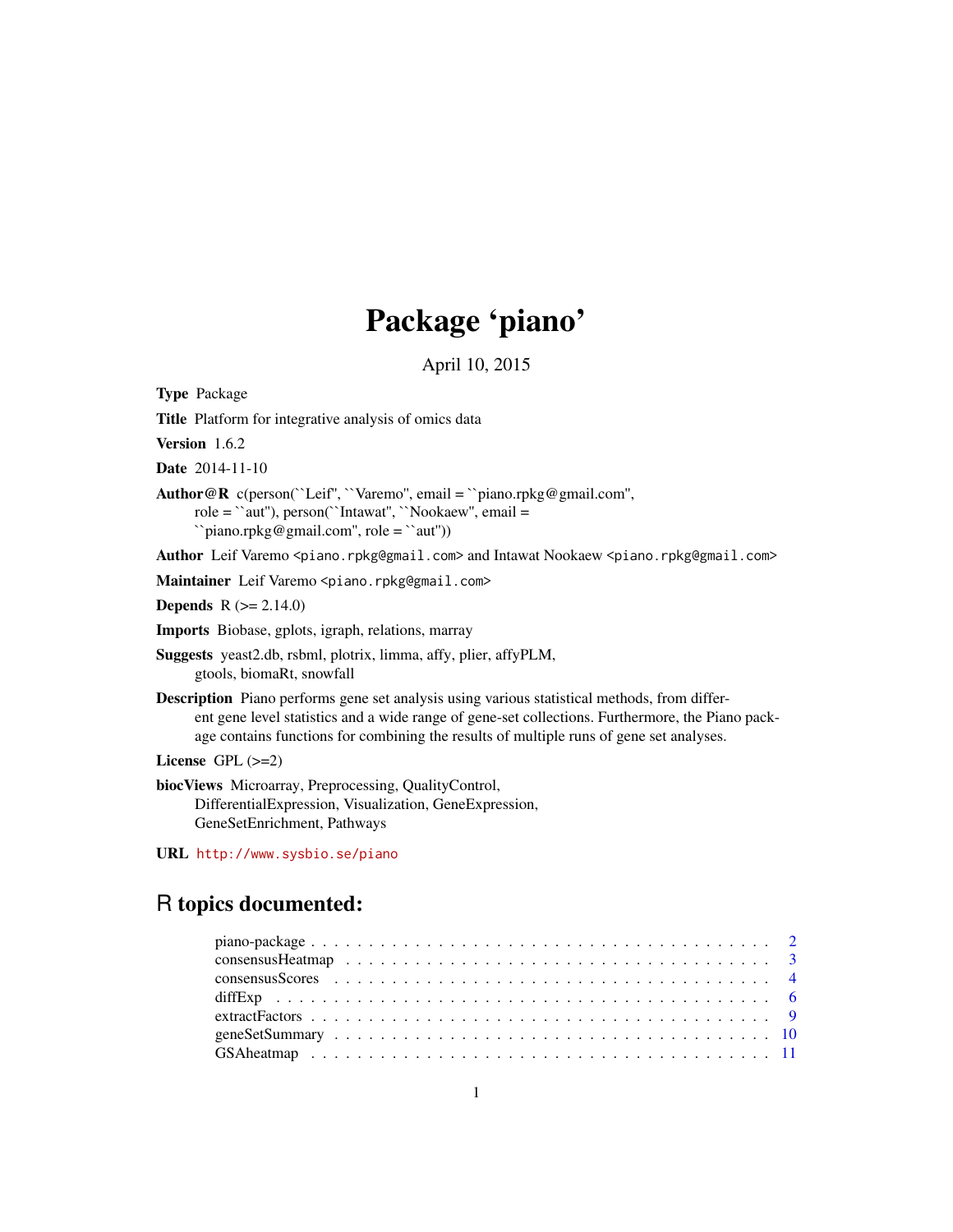# <span id="page-1-0"></span>2 piano-package

| Index | 31 |
|-------|----|

piano-package *Piano - Platform for Integrative ANalysis of Omics data*

# <span id="page-1-1"></span>**Description**

Run gene set analysis with various statistical methods, from different gene level statistics and a wide range of gene-set collections. Furthermore, the Piano package contains functions for combining the results of multiple runs of gene set analyses.

#### Details

The Piano package consists of two parts. The major part revolves around gene set analysis (GSA), and the central function for this is [runGSA](#page-21-1). There are some downstream functions (e.g. [GSAsummaryTable](#page-11-1) and [geneSetSummary](#page-9-1)) that handle the results from the GSA. By running runGSA multiple times with different settings it is possible to compute consensus gene set scores. Another set of functions (e.g. [consensusScores](#page-3-1) and [consensusHeatmap](#page-2-1)) take a list of result objects given by runGSA for this step. The second part of the Piano package contains a set of functions devoted for an easy-to-use approach on microarray analysis (wrapped around the **affy** and **[limma](#page-0-0)** packages), which are constructed to integrate nicely with the downstream GSA part. The starting function in this case is [loadMAdata](#page-15-1).

#### Author(s)

Leif Varemo <piano.rpkg@gmail.com> and Intawat Nookaew <piano.rpkg@gmail.com>

#### See Also

[runGSA](#page-21-1) and [loadMAdata](#page-15-1)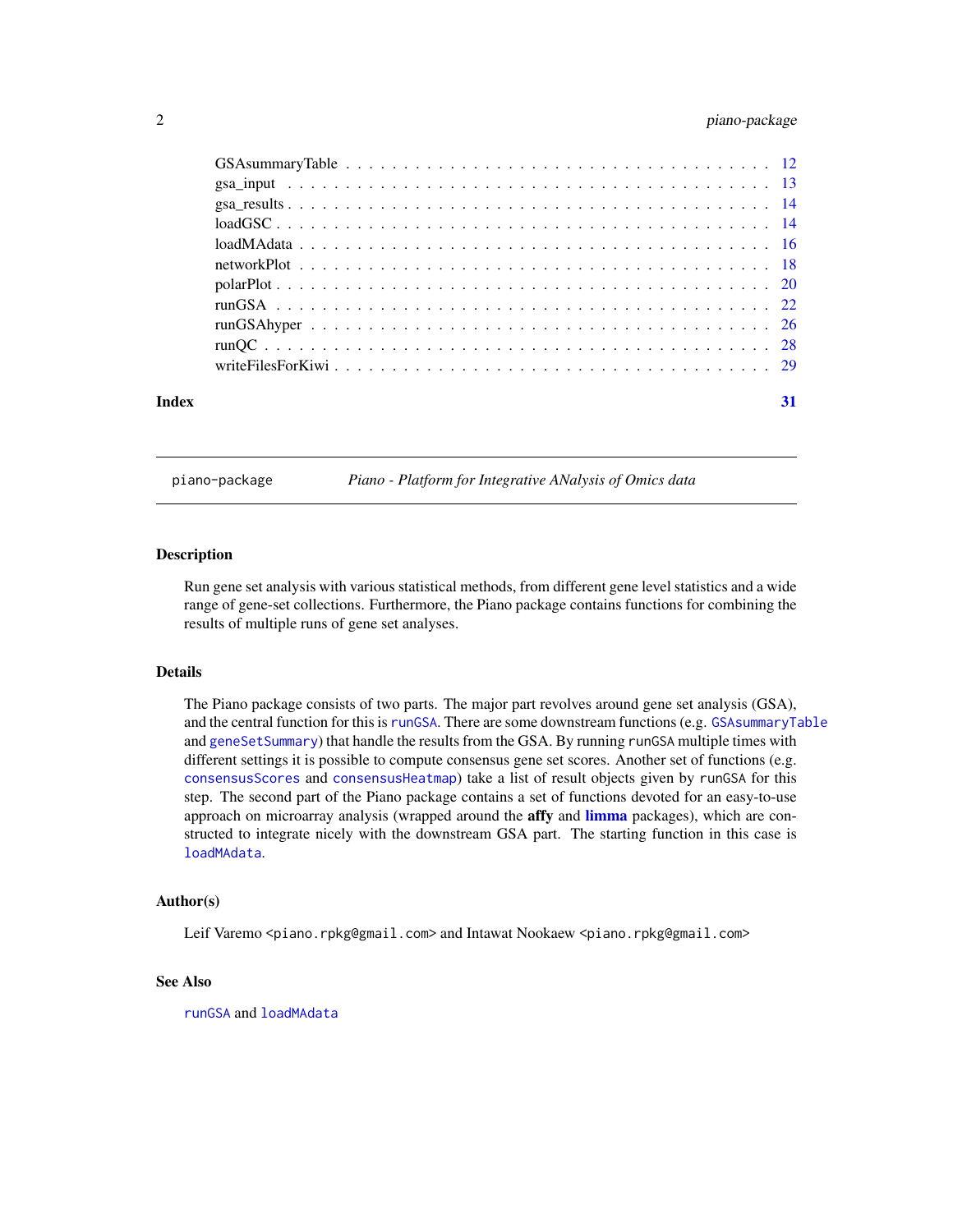<span id="page-2-1"></span><span id="page-2-0"></span>consensusHeatmap *Heatmap of top consensus gene sets*

# Description

Based on multiple result objects from the [runGSA](#page-21-1) function, this function computes the consensus scores, based on rank aggregation, for each directionality class and produces a heatmap plot of the results.

# Usage

```
consensusHeatmap(resList, method="median", cutoff=5, adjusted=FALSE, plot=TRUE, ncharLabel=25,
           cellnote="consensusScore", columnnames="full", colorkey=TRUE, colorgrad=NULL,
                  cex=NULL)
```

| resList     | a list where each element is an object of class GSAres, as returned by the runGSA<br>function.                                                                                                                                            |
|-------------|-------------------------------------------------------------------------------------------------------------------------------------------------------------------------------------------------------------------------------------------|
| method      | a character string selecting the method, either "mean", "median", "Borda" or<br>"Copeland".                                                                                                                                               |
| cutoff      | the maximum consensus score of a gene set, in any of the directionality classes,<br>to be included in the heatmap.                                                                                                                        |
| adjusted    | a logical, whether to use adjusted p-values or not. Note that if runGSA was run<br>with the argument adjMethod="none", the adjusted p-values will be equal to<br>the original p-values.                                                   |
| plot        | whether or not to draw the heatmap. Setting plot=FALSE allows you to save the<br>heatmap as a matrix without plotting it.                                                                                                                 |
| ncharLabel  | the number of characters to include in the row labels.                                                                                                                                                                                    |
| cellnote    | a character string selecting the information to be printed inside each cell of the<br>heatmap. Either "consensusScore", "medianPvalue", "nGenes" or "none".<br>Note that the actual heatmap will always be based on the consensus scores. |
| columnnames | either "full" (default) or "abbr" to use full or abbreviated column labels. Will<br>save some space for the heatmap if set to "abbr"                                                                                                      |
| colorkey    | a logical (default TRUE), whether or not to display the colorkey. Will save some<br>space for the heatmap if turned off.                                                                                                                  |
| colorgrad   | a character vector giving the color names to use in the heatmap.                                                                                                                                                                          |
| cex         | a numeric, to control the text size.                                                                                                                                                                                                      |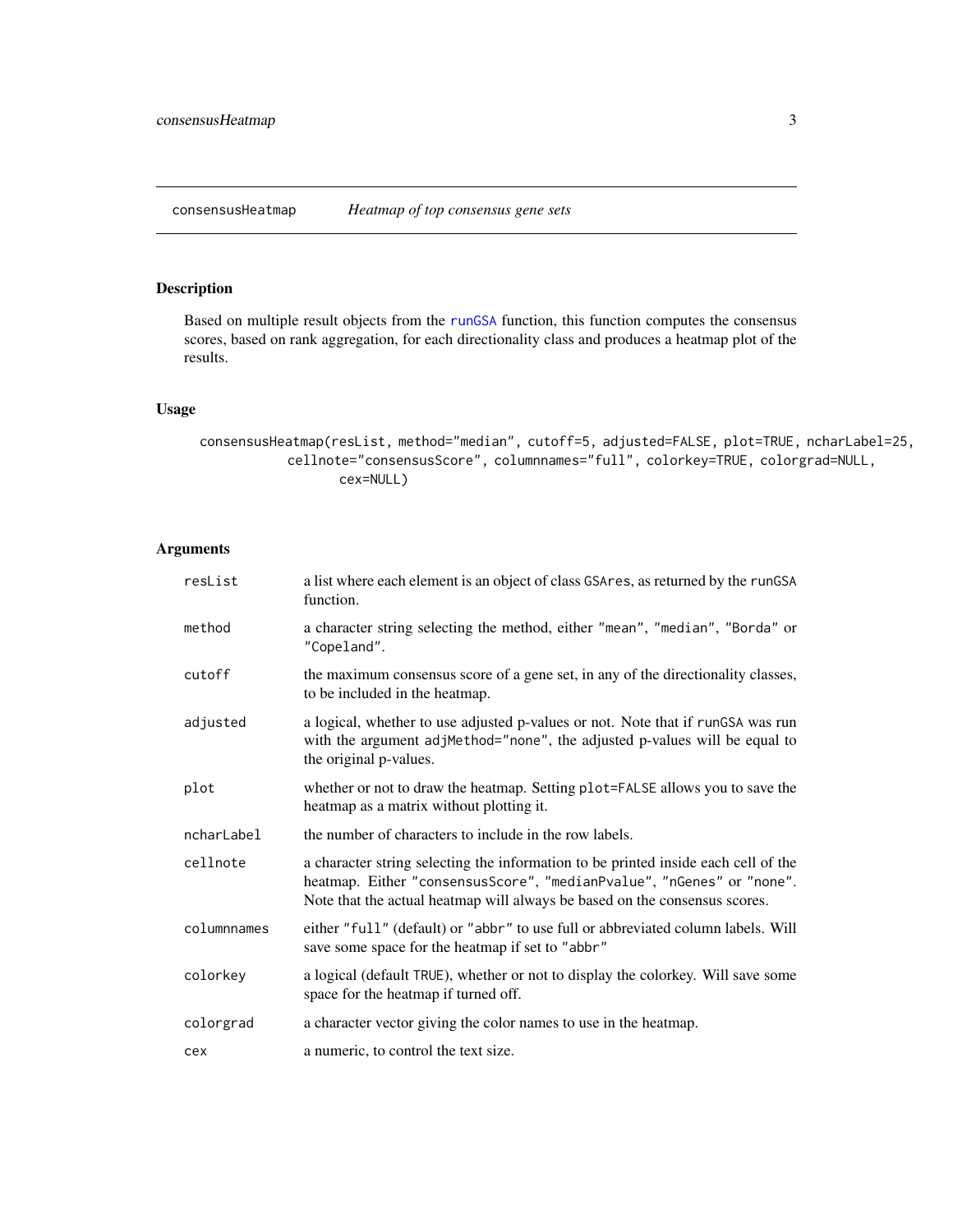#### <span id="page-3-0"></span>Details

This function computes the consensus gene set scores for each directionality class based on the results (gene set p-values) listed in resList, using the consensusScores function. For each class, only the GSAres objects in resList that contain p-values for that class are used as a basis for the rank aggregation. Hence, if not all classes are covered by at least 2 GSAres objects in the list, the consensusHeatmap function will not work. The results are displayed in a heatmap showing the consensus scores.

#### Value

A list, returned invisibly, containing the matrix of consensus scores as represented in the heatmap as well as the matrix of corresponding median p-values and the matrix of number of genes in each gene set (inlcuding the subset of up and down regulated genes for the mixed directional classes).

# Author(s)

Leif Varemo <piano.rpkg@gmail.com> and Intawat Nookaew <piano.rpkg@gmail.com>

#### See Also

[piano](#page-1-1), [runGSA](#page-21-1)

#### Examples

```
# Load some example GSA results:
data(gsa_results)
```

```
# Consensus heatmap:
dev.new(width=10,height=10)
consensusHeatmap(resList=gsa_results)
```

```
# Store the output:
dev.new(width=10,height=10)
ch <- consensusHeatmap(resList=gsa_results)
```

```
# Access the median p-values for gene set s1:
ch$pMat["s1",]
```
<span id="page-3-1"></span>consensusScores *Top consensus gene sets and boxplot*

#### Description

Calculates the consensus scores for the gene sets using multiple gene set analysis methods (with runGSA()). Optionally also produces a boxplot to visualize the results.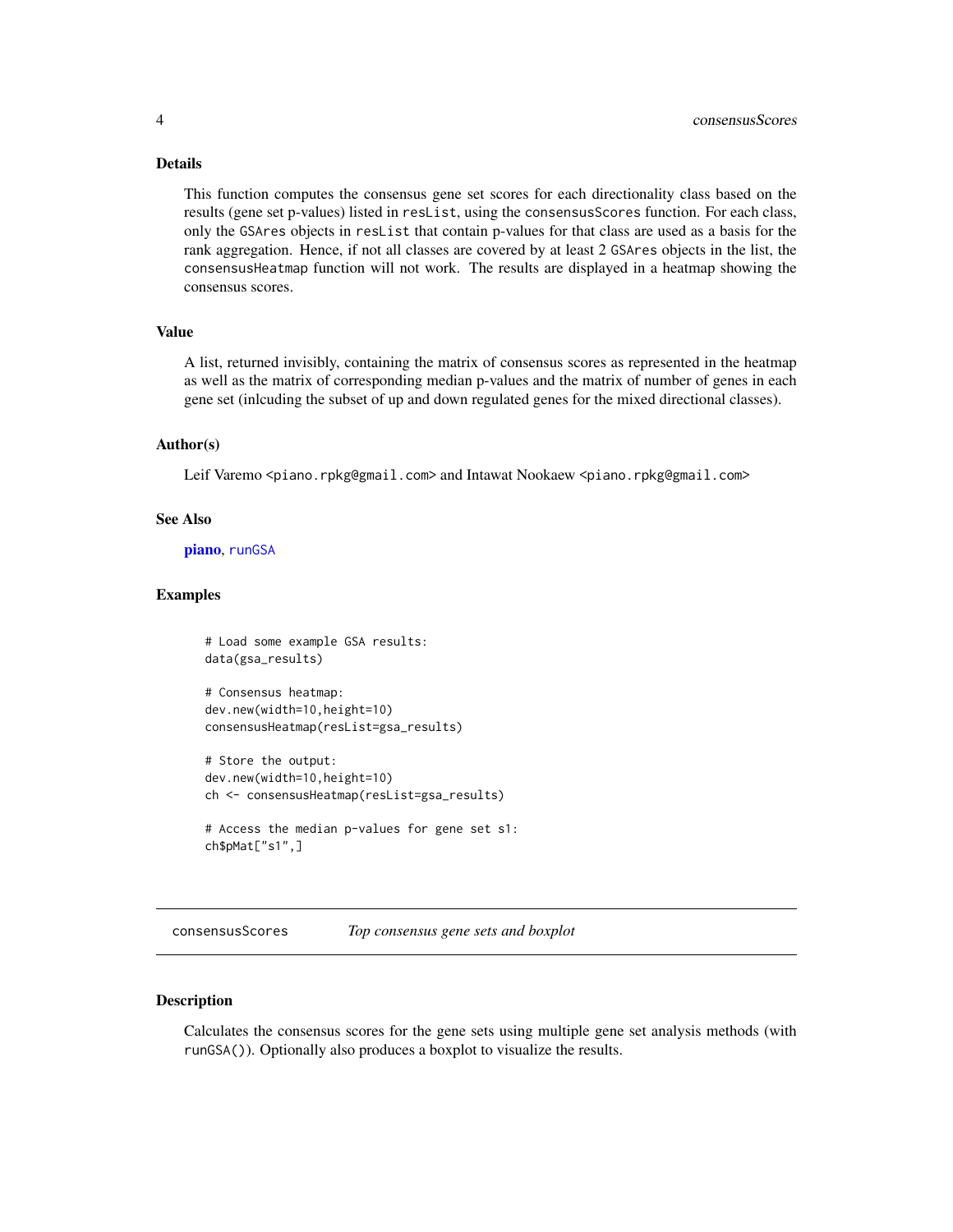#### Usage

consensusScores(resList, class, direction, n=50, adjusted=FALSE, method="median", plot=TRUE, cexLabel=0.8, cexLegend=1, showLegend=TRUE, rowNames="names", logScale=FALSE, main)

#### Arguments

| resList    | a list where each element is an object of class GSAres, as returned by the runGSA<br>function.                                                                                          |
|------------|-----------------------------------------------------------------------------------------------------------------------------------------------------------------------------------------|
| class      | a character string determining the p-values of which directionality class that<br>should be used as significance information for the plot. Can be one of "distinct",<br>"mixed", "non". |
| direction  | a character string giving the direction of regulation, can be either "up" or "down".                                                                                                    |
| n          | consensus rank cutoff. All gene sets with consensus rank (see details below)<br>$\le$ n will be included in the plot. Defaults to 50.                                                   |
| adjusted   | a logical, whether to use adjusted p-values or not. Note that if runGSA was run<br>with the argument adjMethod="none", the adjusted p-values will be equal to<br>the original p-values. |
| method     | a character string selecting the method, either "mean", "median", "Borda" or<br>"Copeland".                                                                                             |
| plot       | a logical, whether or not to draw the boxplot.                                                                                                                                          |
| cexLabel   | the x- and y-axis label sizes.                                                                                                                                                          |
| cexLegend  | the legend text size.                                                                                                                                                                   |
| showLegend | a logical, whether or not to show the legend and the indivual method ranks as<br>points in the plot.                                                                                    |
| rowNames   | a character string determining which rownames to use, set to either "ranks"<br>for the consensus rank, "names" for the gene set names, or "none" to omit<br>rownames.                   |
| logScale   | a logical, whether or not to use log-scale for the x-axis.                                                                                                                              |
| main       | a character vector giving an alternative title of the plot.                                                                                                                             |

#### Details

Based on the results given by the elements of resList, preferably representing similar runs with [runGSA](#page-21-1) but with different methods, this function ranks the gene sets for each GSAres object, based on the selected directionality class. Next, the median rank for each gene set is taken as a score for top-ranking gene sets. The highest scoring gene-sets (with consensus rank, i.e. rank(rankScore, ties.method="min"), smaller or equal to n) are selected and depicted in a boxplot, showing the distribution of individual ranks (shown as colored points), as well as the median rank (shown as a red line). As an alternative of using the median rank as consensus score, it is possible to choose the mean or using the Borda or Copeland method, through the method argument.

All elements of resList have to be objects containing results for the same number of gene-sets. The ranking procedure handles ties by giving them their minimum rank.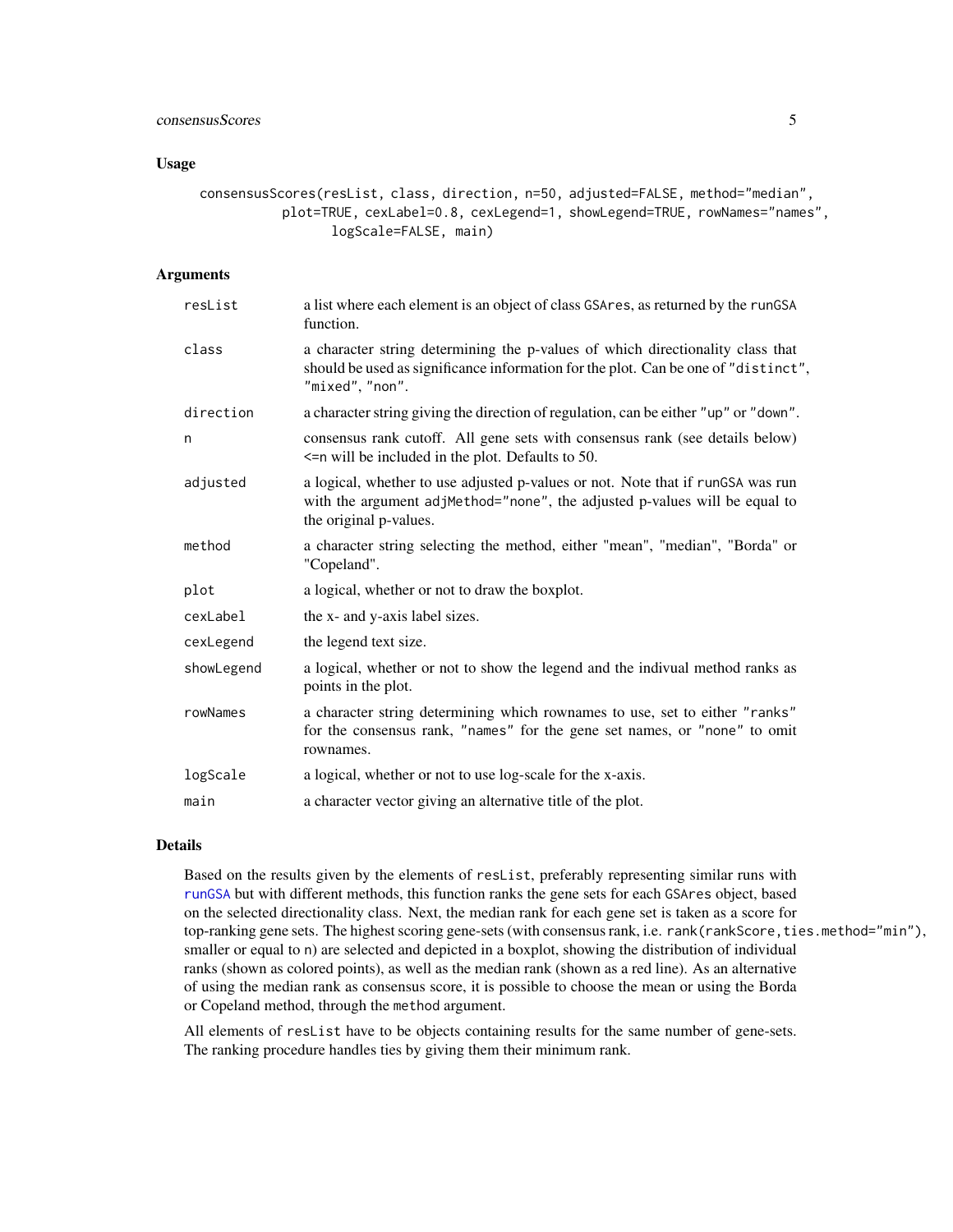#### <span id="page-5-0"></span>Value

A list containing a matrix of the ranks for the top n gene sets, given by each run, as well as the corresponding matrix of p-values, given by each run.

#### Author(s)

Leif Varemo <piano.rpkg@gmail.com> and Intawat Nookaew <piano.rpkg@gmail.com>

# See Also

[piano](#page-1-1), [runGSA](#page-21-1)

#### Examples

```
# Load some example GSA results:
data(gsa_results)
```
# Consensus scores for the top 50 gene sets (in the non-directional class): cs <- consensusScores(resList=gsa\_results,class="non")

```
# Access the ranks given to gene set s7 by each individual method:
cs$rankMat["s7",]
```

```
diffExp Perform differential expression analysis
```
# Description

Identifies differentially expressed genes by using the linear model approach of limma. Optionally produces a Venn diagram, heatmap, Polar plot and volcano plot.

#### Usage

```
diffExp(arrayData, contrasts, chromosomeMapping, fitMethod = "ls",
        adjustMethod = "fdr", significance = 0.001,
     plot = TRUE, heatmapCutoff = 1e-10, volcanoFC = 2, colors=c("red","green","blue","yellow",
        "orange","purple","tan","cyan","gray60","black"),
        save = FALSE, verbose = TRUE)
```

| arrayData | an object of class ArrayData.                                                     |
|-----------|-----------------------------------------------------------------------------------|
| contrasts | a character vector giving the contrasts to be tested for differential expression. |
|           | Use extract Factors to get allowed contrasts.                                     |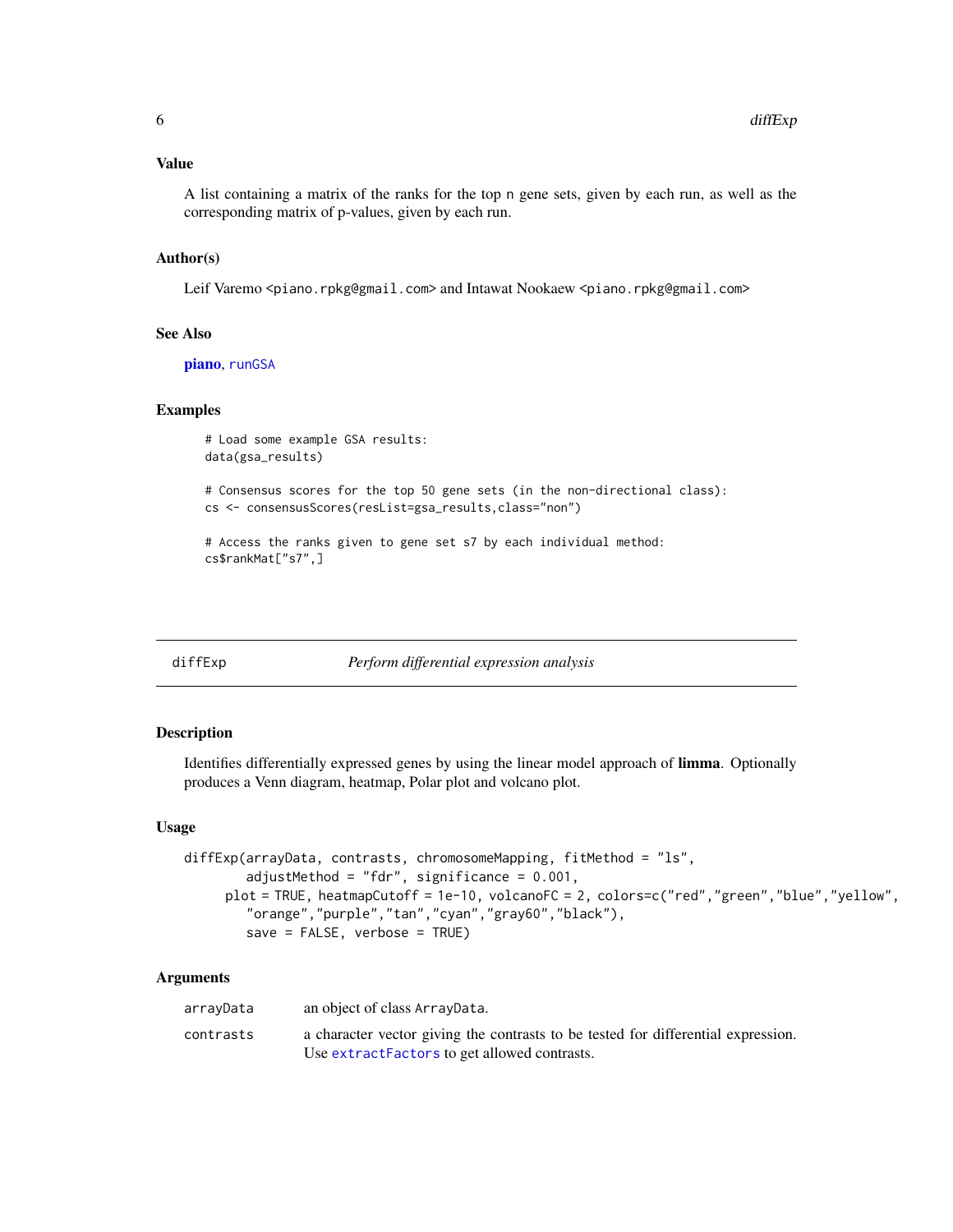#### diffExp 7

chromosomeMapping

|               | character string giving the name of the chromosome mapping file, or an object<br>of class data. frame or similar containing the chromosome mapping. Required<br>for the Polar plot if the ArrayData object lacks annotation information. See<br>details below.                  |
|---------------|---------------------------------------------------------------------------------------------------------------------------------------------------------------------------------------------------------------------------------------------------------------------------------|
| fitMethod     | character string giving the fitting method used by lmFit. Can be either "ls" for<br>least squares (default) or "robust" for robust regression.                                                                                                                                  |
| adjustMethod  | character string giving the method to use for adjustment of multiple testing.<br>Can be "holm", "hochberg", "hommel", "bonferroni", "BH", "BY", "fdr"<br>(default) or "none". See p. adjust for details.                                                                        |
| significance  | number giving the significance cutoff level for the Venn diagram and the hori-<br>zontal line drawn in the volcano plot. Defaults to 0.001.                                                                                                                                     |
| plot          | should plots be produced? Set either to TRUE (default) or FALSE to control all<br>plots, or to a character vector with any combination of "venn", "heatmap",<br>"polarplot" and "volcano", to control the single plots (e.g. plot=c("venn", "polarplot")<br>or plot="heatmap"). |
| heatmapCutoff | number giving the significance cutoff level for the heatmap. Defaults to 1e-10.                                                                                                                                                                                                 |
| volcanoFC     | number giving the x-coordinates of the vertical lines drawn in the volcano plot.<br>Defaults to 2.                                                                                                                                                                              |
| colors        | character vector of colors to be used by the Venn diagram and Polar plot.                                                                                                                                                                                                       |
| save          | should the figures and p-values be saved? Defaults to FALSE.                                                                                                                                                                                                                    |
| verbose       | verbose? Defaults to TRUE.                                                                                                                                                                                                                                                      |

#### Details

This function uses [limma](#page-0-0) to calculate p-values measuring differential expression in the given contrasts. The uniqueFactors given by [extractFactors](#page-8-1) can be used to define a contrast vector, where each element should be a character string on the form "uniqueFactorA - uniqueFactorB", note the space surrounding the  $-$ . (See the example below and for [extractFactors](#page-8-1).)

If appropriate annotation is missing for the ArrayData object the user can suppply this as chromosomeMapping. This should be either a data.frame or a tab delimited text file and include the columns *chromosome* with the chromosome name and *chromosome location* containing the starting position of each gene. A - sign can be used to denote the antisense strand but this will be disregarded while plotting. The rownames should be *probe IDs* or, if using a text file, the first column with a column header should contain the *probe IDs*.

Note that the fitMethod="robust" may need longer time to run.

A Venn diagram can be drawn for up to five contrasts (diffExp() will use vennDiagram).

The heatmap shows normalized expression values of the genes that pass the heatmapCutoff in at least one contrast.

A volcano plot is produced for each contrast showing magnitude of change versus significance.

The Polar plot sorts the genes according to chromosomal location, for each chromosome starting with unknown positions followed by increasing number in the *chromosome location* column. Genes which do not map to any chromosome are listed as U for unknown. The radial lines in the Polar plot are -log10 scaled p-values, so that a longer line means a smaller p-value. This gives an overview of the magnitude of differential expression for each contrast.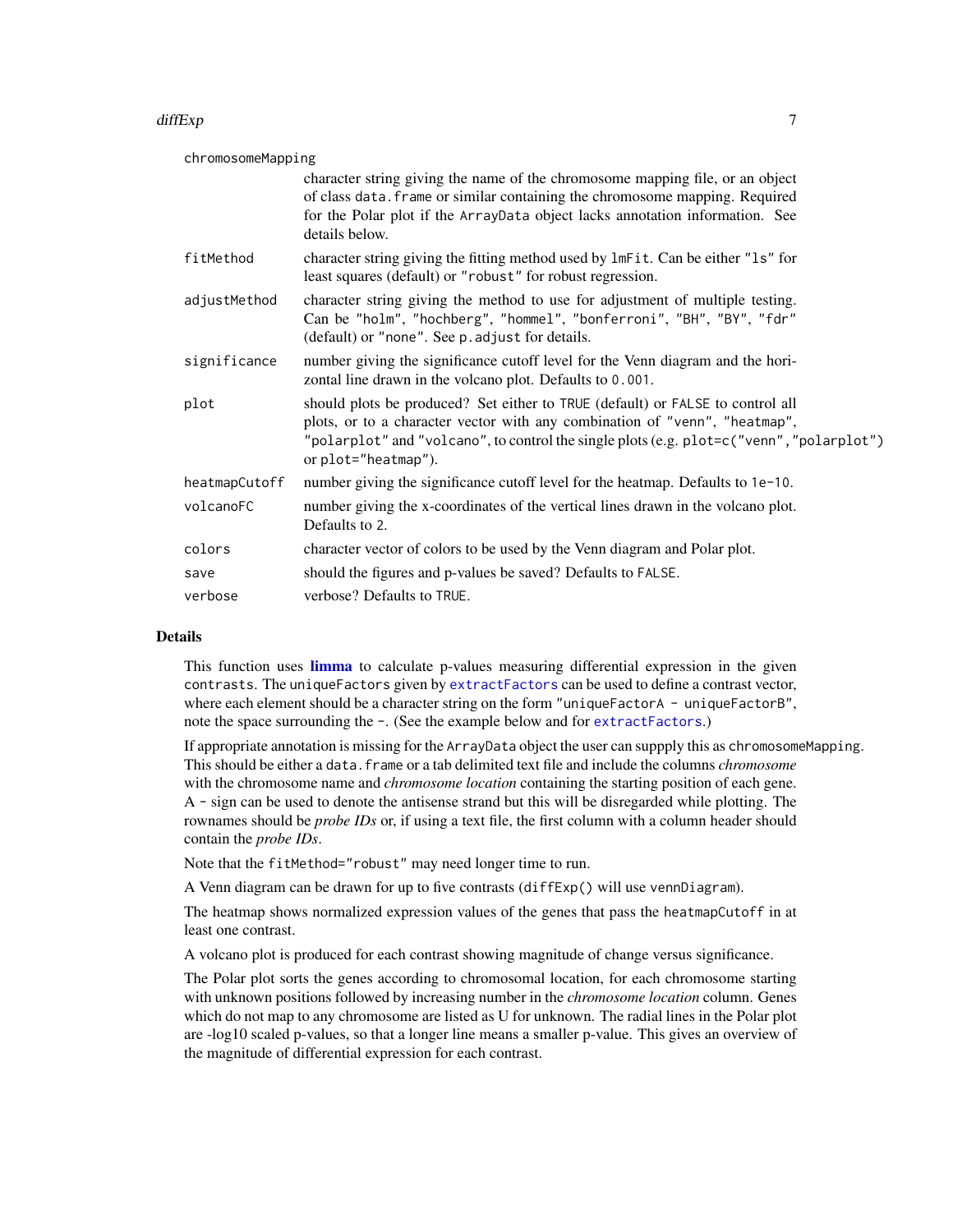Typical usages are:

```
# Identify significantly changed genes in m1 and m2 compared to wt:
diffExp(arrayData, contrasts=c("m1 - wt", "m2 - wt"))
```
#### Value

A list with elements:

| pValues     | data. frame containing adjusted p-values (according to argument adjust Method)<br>for each contrast                 |
|-------------|---------------------------------------------------------------------------------------------------------------------|
| foldChanges | data. frame containing $log2$ fold changes for each contrast                                                        |
| resTable    | a list with an element for each contrast, each being a data. Frame with full<br>result information                  |
| vennMembers | list containing the gene members of each area of the Venn diagram (only re-<br>turned when a Venn diagram is drawn) |

# Author(s)

Leif Varemo <piano.rpkg@gmail.com> and Intawat Nookaew <piano.rpkg@gmail.com>

#### References

Smyth, G. K. (2005). Limma: linear models for microarray data. In: 'Bioinformatics and Computational Biology Solutions using R and Bioconductor'. R. Gentleman, V. Carey, S. Dudoit, R. Irizarry, W. Huber (eds), Springer, New York, pages 397–420.

#### See Also

[piano](#page-1-1), [loadMAdata](#page-15-1), [extractFactors](#page-8-1), [polarPlot](#page-19-1), [runGSA](#page-21-1), [limma](#page-0-0), [venn](#page-0-0), [heatmap.2](#page-0-0)

#### Examples

```
# Get path to example data and setup files:
dataPath <- system.file("extdata", package="piano")
# Load normalized data:
myArrayData <- loadMAdata(datadir=dataPath, dataNorm="norm_data.txt.gz", platform="yeast2")
# Perform differential expression analysis:
pfc <- diffExp(myArrayData, contrasts=c("aerobic_Clim - anaerobic_Clim",
                                         "aerobic_Nlim - anaerobic_Nlim"))
# Order the genes according to p-values, for aerobic_Clim vs anaerobic_Clim:
o <- order(pfc$resTable$aerobic_Clim - anaerobic_Clim$P.Value)
# Display statistics for the top 10 significant genes:
pfc$resTable$aerobic_Clim - anaerobic_Clim[o[1:10],]
```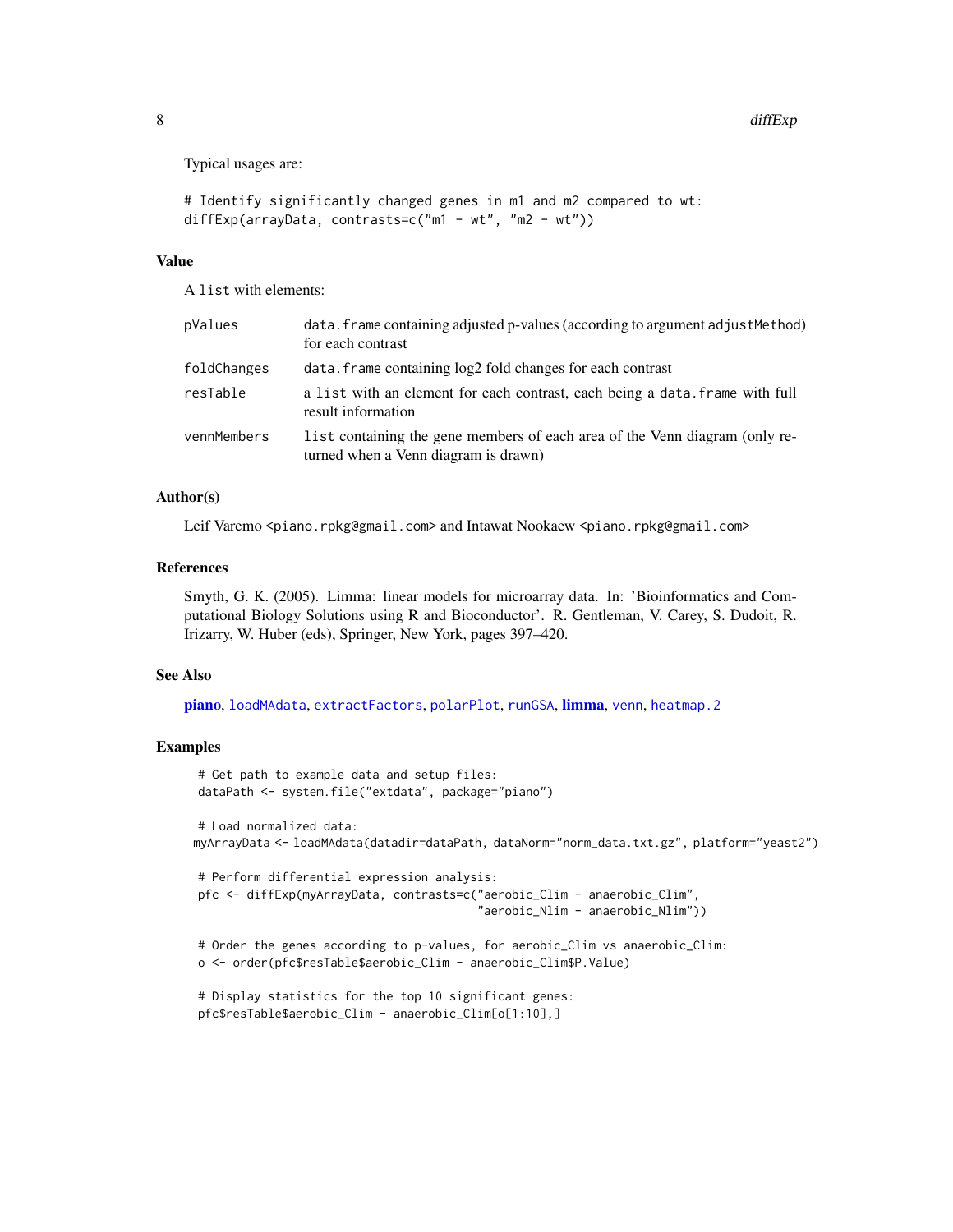<span id="page-8-1"></span><span id="page-8-0"></span>extractFactors *Extracts* ArrayData *factors*

#### Description

Extracts the factors, given by an ArrayData object, that can be used by [diffExp](#page-5-1)

#### Usage

```
extractFactors(arrayData)
```
# Arguments

arrayData an ArrayData object.

# Value

A list with elements:

| factors       | Assigns one factor to each array                      |
|---------------|-------------------------------------------------------|
| uniqueFactors | The unique factors that can be used to form contrasts |

#### Author(s)

Leif Varemo <piano.rpkg@gmail.com> and Intawat Nookaew <piano.rpkg@gmail.com>

#### See Also

[piano](#page-1-1), [diffExp](#page-5-1)

# Examples

```
# Get path to example data and setup files:
dataPath <- system.file("extdata", package="piano")
```

```
# Load normalized data:
myArrayData <- loadMAdata(datadir=dataPath, dataNorm="norm_data.txt.gz", platform="yeast2")
```
#Extract the factors that can be used in the call to diffExp: extractFactors(myArrayData)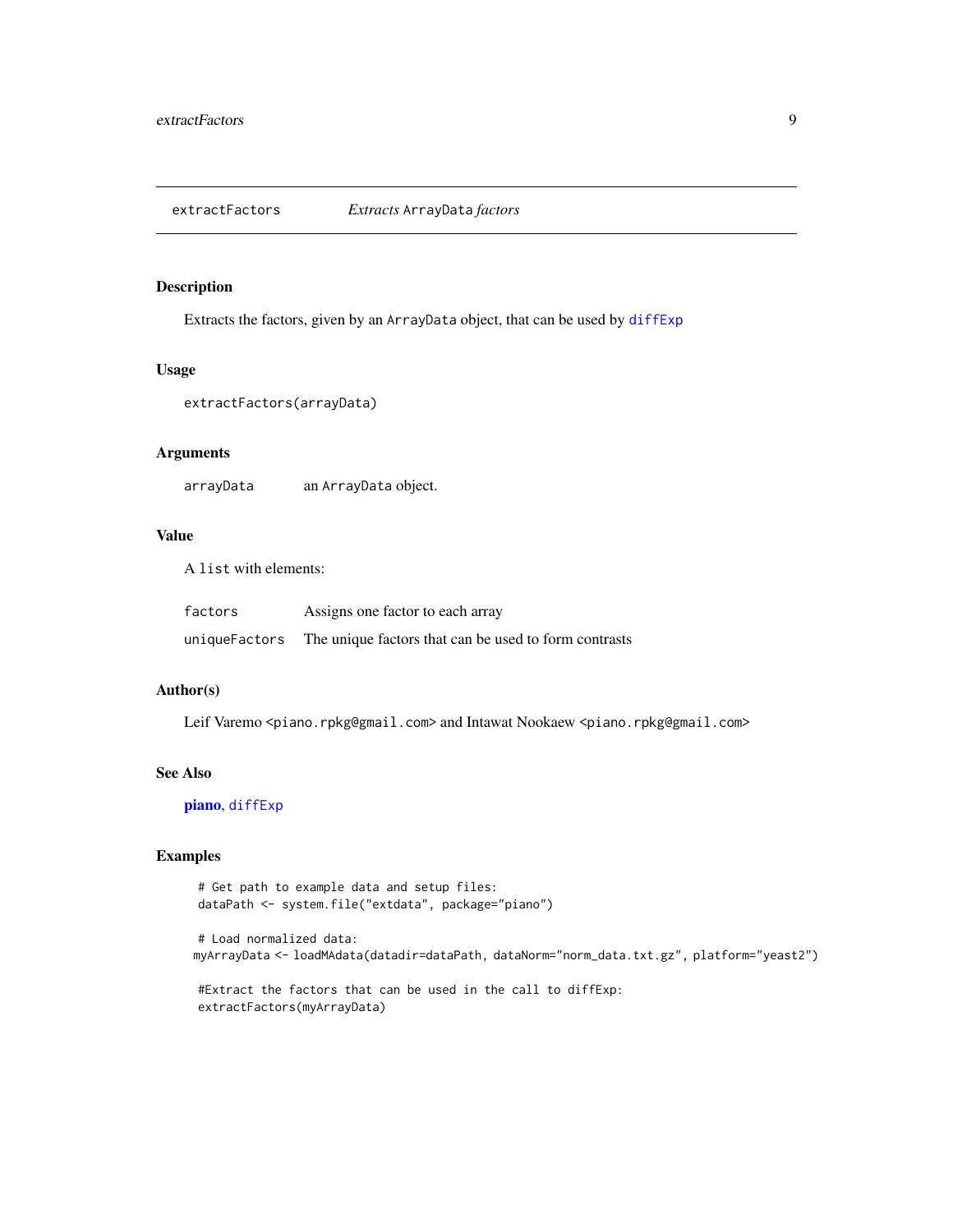<span id="page-9-1"></span><span id="page-9-0"></span>geneSetSummary *Gene set summary*

#### Description

Returns a summary of the statistics and gene members of a given gene set in a GSAres object.

#### Usage

```
geneSetSummary(gsaRes, geneSet)
```
#### Arguments

| gsaRes  | an object of class GSAres, as returned from runGSA(). |
|---------|-------------------------------------------------------|
| geneSet | a character string giving the name of a gene-set.     |

# Details

This function can be used to access information on specific gene sets of interest. The same results are available for all gene sets using [GSAsummaryTable](#page-11-1).

#### Value

A list with the elements name, containing the gene-set name, geneLevelStats, containing the genelevel statistics of the member genes, directions, containing the directions of the member genes, and stats, a table of the gene set statistics and p-values.

#### Author(s)

Leif Varemo <varemo@chalmers.se> and Intawat Nookaew <intawat@chalmers.se>

#### See Also

[piano](#page-1-1), [runGSA](#page-21-1), [GSAsummaryTable](#page-11-1)

#### Examples

```
# Load example input data to GSA:
data("gsa_input")
```
# Load gene set collection: gsc <- loadGSC(gsa\_input\$gsc)

```
# Run gene set analysis:
gsares <- runGSA(geneLevelStats=gsa_input$pvals , directions=gsa_input$directions,
                gsc=gsc, nPerm=500)
```

```
# Get info on a specific gene set:
geneSetSummary(gsares,"s1")
```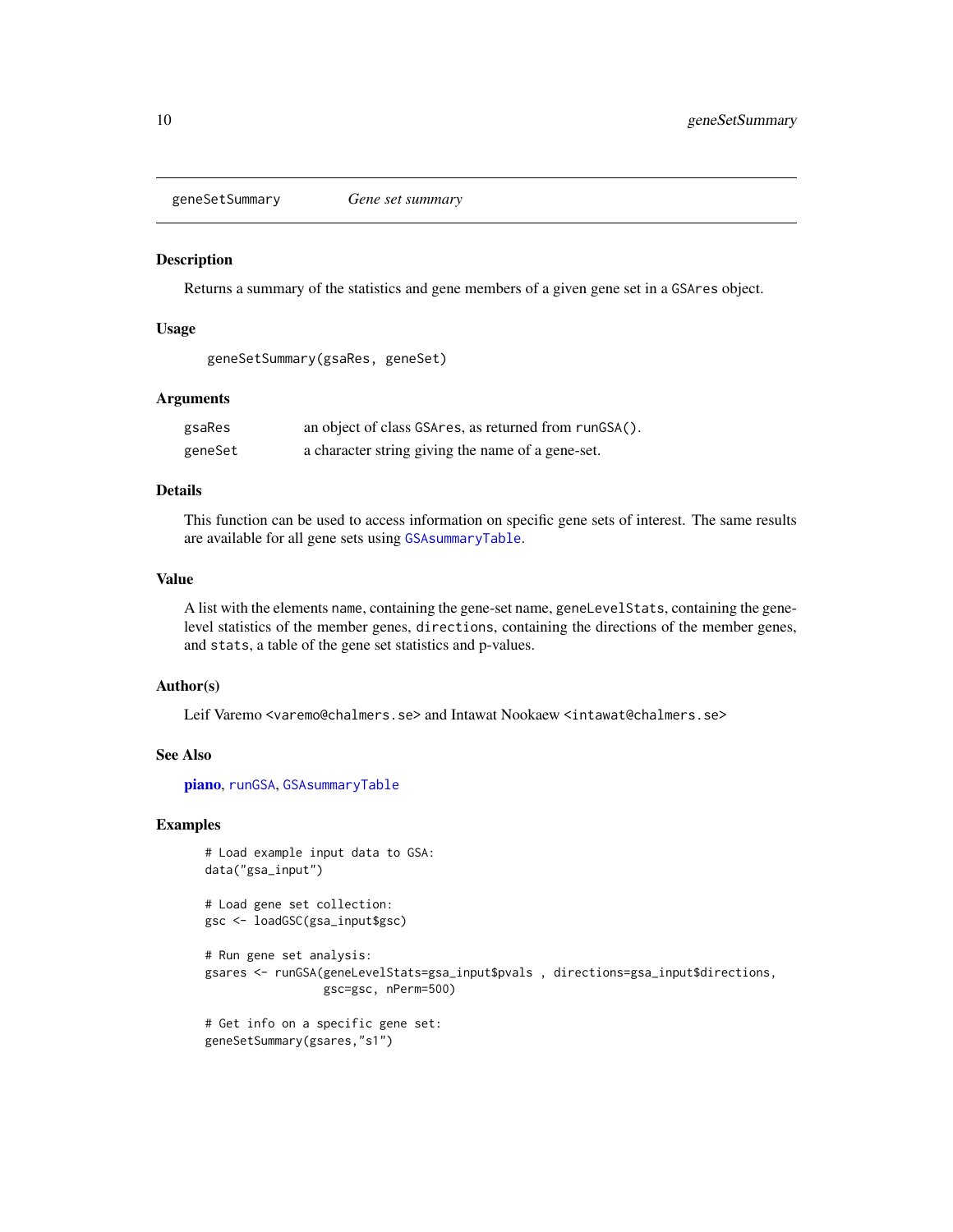<span id="page-10-1"></span><span id="page-10-0"></span>

#### Description

This function selects the top scoring (most significant) gene sets for each directionality class and produces a heatmap plot of the results.

#### Usage

```
GSAheatmap(gsaRes, cutoff=5, adjusted=FALSE, ncharLabel=25, cellnote="pvalue", columnnames="full",
                            colorkey=TRUE, colorgrad=NULL, cex=NULL)
```
# Arguments

| gsaRes      | an object of class GSAres, as returned from runGSA().                                                                                                                                                                   |
|-------------|-------------------------------------------------------------------------------------------------------------------------------------------------------------------------------------------------------------------------|
| cutoff      | an integer n, so that the top n gene sets (plus possible ties) in each directionality<br>class will be included in the heatmap.                                                                                         |
| adjusted    | a logical, whether to use adjusted p-values or not. Note that if rungs was run<br>with the argument adjMethod="none", the adjusted p-values will be equal to<br>the original p-values.                                  |
| ncharLabel  | the number of characters to include in the row labels.                                                                                                                                                                  |
| cellnote    | a character string selecting the information to be printed inside each cell of the<br>heatmap. Either "pvalue", "rank", "nGenes" or "none". Note that the actual<br>heatmap will always be based on the gene set ranks. |
| columnnames | either "full" (default) or "abbr" to use full or abbreviated column labels. Will<br>save some space for the heatmap if set to "abbr"                                                                                    |
| colorkey    | a logical (default TRUE), whether or not to display the colorkey. Will save some<br>space for the heatmap if turned off.                                                                                                |
| colorgrad   | a character vector giving the color names to use in the heatmap.                                                                                                                                                        |
| cex         | a numeric, to control the text size.                                                                                                                                                                                    |

#### Details

This function selects the top significant gene sets in each directionality class and draws a heatmap of the results. It provides a quick summary alternative to the [GSAsummaryTable](#page-11-1) function or the [networkPlot](#page-17-1).

#### Value

A list, returned invisibly, containing the matrix of p-values (adjusted or non-adjusted depending on the settings) as represented in the heatmap as well as the matrix of corresponding ranks and the matrix of number of genes in each gene set (inlcuding the subset of up and down regulated genes for the mixed directional classes).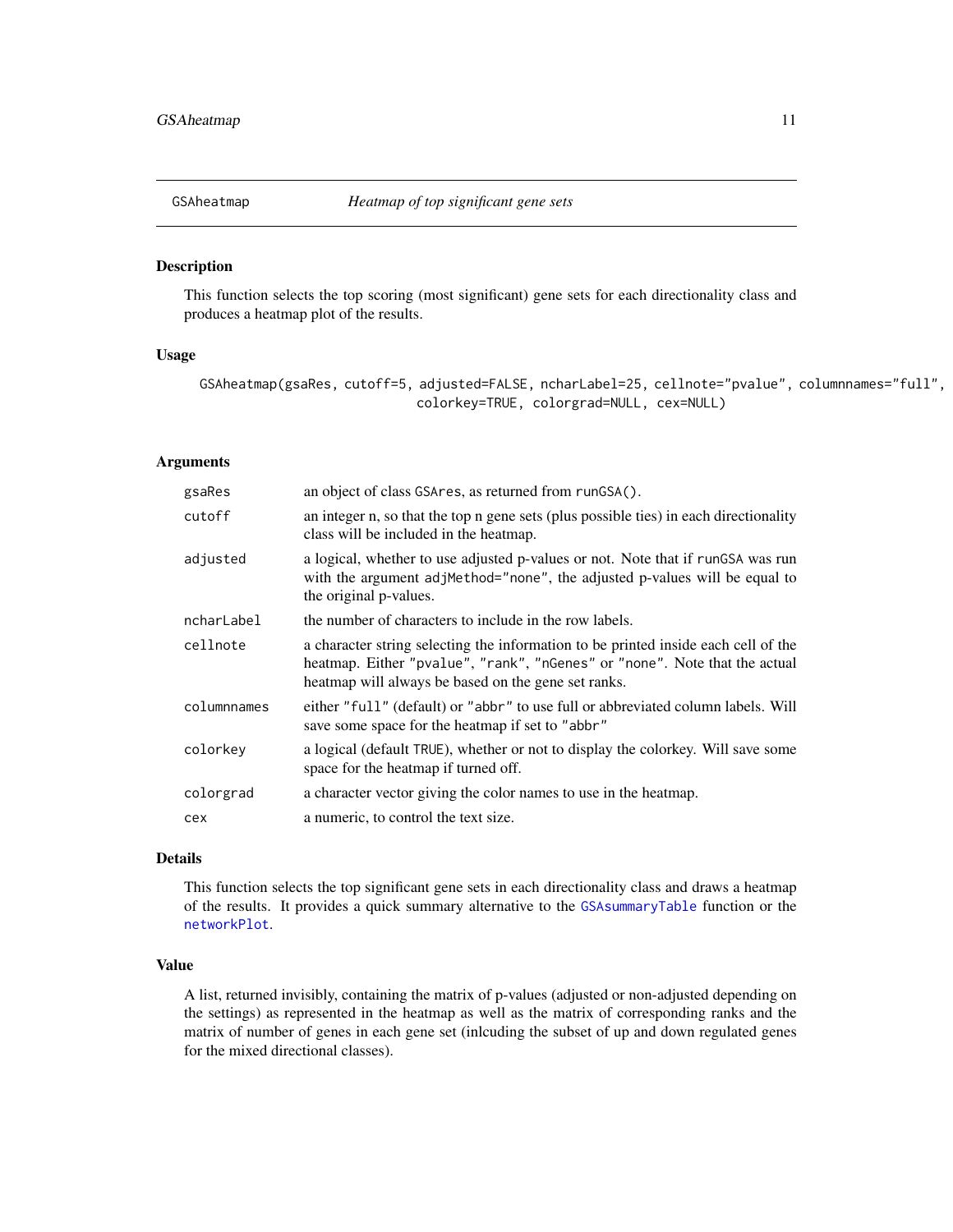#### <span id="page-11-0"></span>Author(s)

Leif Varemo <piano.rpkg@gmail.com> and Intawat Nookaew <piano.rpkg@gmail.com>

#### See Also

[piano](#page-1-1), [runGSA](#page-21-1), [GSAsummaryTable](#page-11-1), [networkPlot](#page-17-1)

#### Examples

```
# Load example input data to GSA:
data("gsa_input")
# Load gene set collection:
gsc <- loadGSC(gsa_input$gsc)
# Run gene set analysis:
gsares <- runGSA(geneLevelStats=gsa_input$pvals , directions=gsa_input$directions,
                 gsc=gsc, nPerm=500)
# Make heatmap:
dev.new(width=10,height=10)
GSAheatmap(gsares)
```
<span id="page-11-1"></span>GSAsummaryTable *Gene set analysis summary table*

#### Description

Displays or saves a summary table of the results from [runGSA](#page-21-1).

# Usage

```
GSAsummaryTable(gsaRes, save=FALSE, file=NULL)
```
## Arguments

| gsaRes | an object of class GSAres, as returned from runGSA(). |
|--------|-------------------------------------------------------|
| save   | a logical, whether or not to save the table.          |
| file   | a character string giving the file name to save to.   |

# Details

The table is by default saved as an .xls file, if file is unused.

# Value

The summary table as a data.frame (returned invisibly if save=TRUE).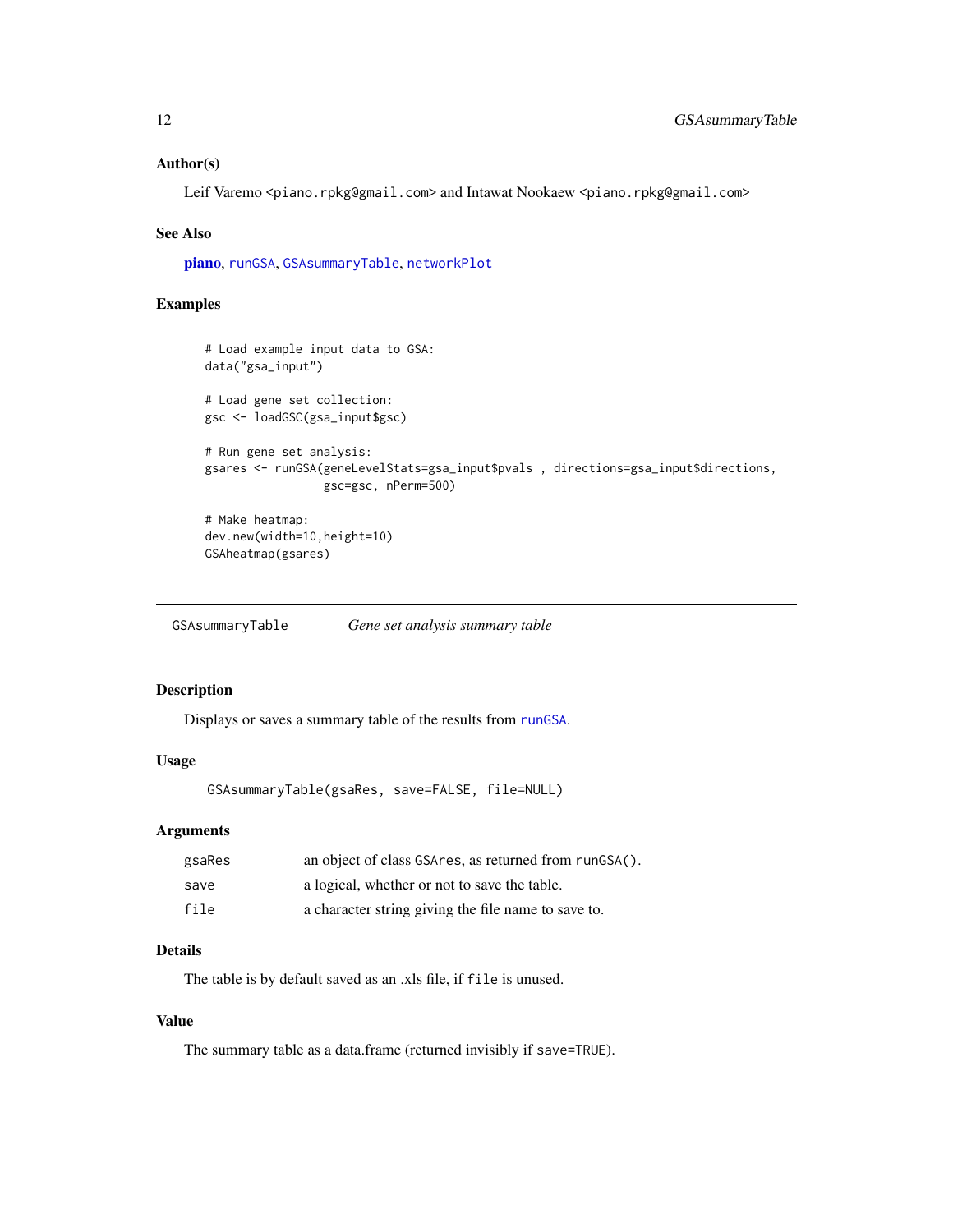#### <span id="page-12-0"></span>gsa\_input 13

#### Author(s)

Leif Varemo <piano.rpkg@gmail.com> and Intawat Nookaew <piano.rpkg@gmail.com>

# See Also

[piano](#page-1-1), [runGSA](#page-21-1), [networkPlot](#page-17-1), [GSAheatmap](#page-10-1)

# Examples

```
# Load example input data to GSA:
data("gsa_input")
# Load gene set collection:
gsc <- loadGSC(gsa_input$gsc)
# Run gene set analysis:
gsares <- runGSA(geneLevelStats=gsa_input$pvals , directions=gsa_input$directions,
                 gsc=gsc, nPerm=500)
# Summary table:
GSAsummaryTable(gsares)
```
gsa\_input *Random input data for gene set analysis*

#### Description

This data set is completely randomly generated and contains p-values for 2000 genes, fold-changes for those genes and a gene set collection giving the connection between genes and 50 gene sets. Only attended to be used as example data for [runGSA](#page-21-1).

# Usage

```
data(gsa_input)
```
# Format

A list containing 3 elements: gsa\_input\$pvals and gsa\_input\$directions are numeric vectors, gsa\_input\$gsc is a two-column matrix with gene names in the first column and gene set names in the second.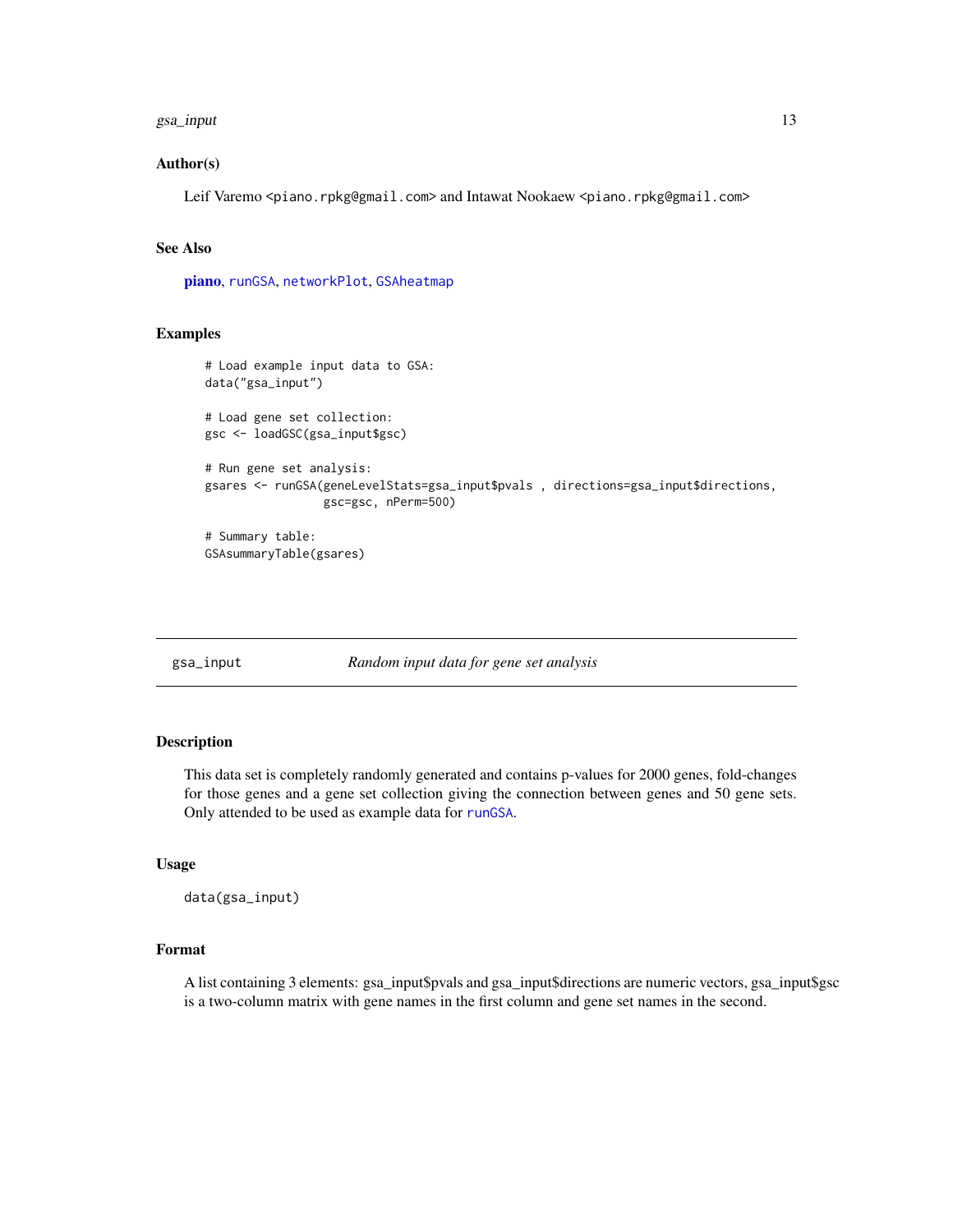<span id="page-13-0"></span>

# Description

This data set contains gene set analysis results, as returned by the [runGSA](#page-21-1) function, that is used as example data for downstream functions. The input data to runGSA was randomly generated and is accessible through data(gsa\_input).

#### Usage

data(gsa\_results)

#### Format

A list where each element is an object of class GSAres, as returned by runGSA.

<span id="page-13-1"></span>loadGSC *Load a gene set collection*

# Description

Load a gene set collection, to be used in [runGSA](#page-21-1), in GMT, SBML or SIF format, or optionally from a data.frame.

# Usage

loadGSC(file, type="auto", addInfo)

| file    | a character string, giving the name of the file containing the gene set collection.<br>Optionally an object that can be coerced into a two-column data. frame, the first<br>column containing genes and the second gene sets, representing all "gene"-to-<br>"gene set" connections.                   |
|---------|--------------------------------------------------------------------------------------------------------------------------------------------------------------------------------------------------------------------------------------------------------------------------------------------------------|
| type    | a character string giving the file type. Can be either of "gmt", "sbml", "sif".<br>If set to "auto" the type will be taken from the file extension. If the gene-set<br>collection is loaded into R from another source and stored in a data.frame, it can<br>be loaded with the setting "data. frame". |
| addInfo | an optional data.frame with two columns, the first containging the gene set<br>names and the second containing additional information for each gene set. Some<br>additional info may load automatically from the different file types.                                                                 |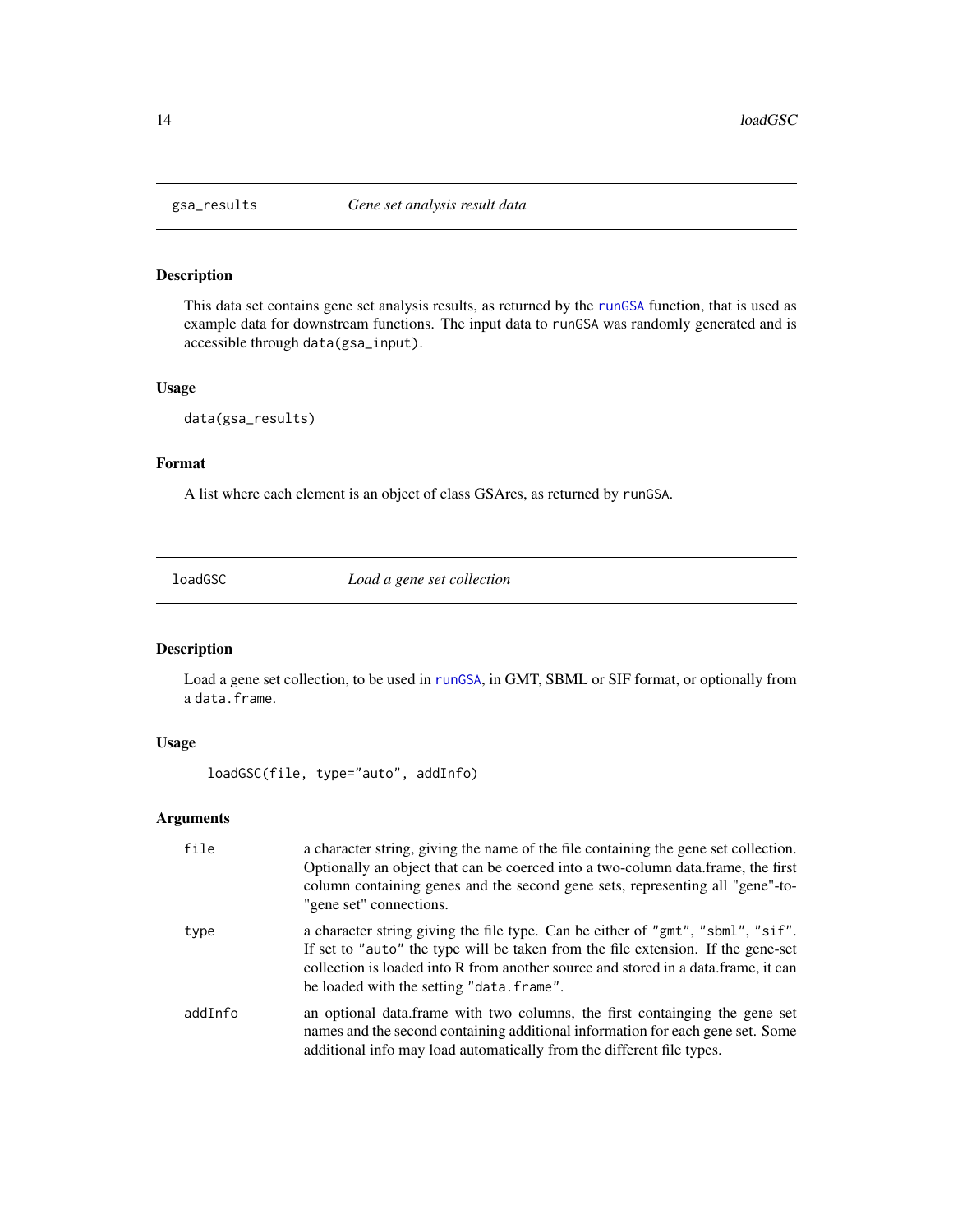#### $\log$ do $\log$ C 15

## Details

This function is used to create a gene-set collection object to be used with [runGSA](#page-21-1).

The "gmt" files available from the Molecular Signatures Database ([http://www.broadinstitute.](http://www.broadinstitute.org/gsea/msigdb/) [org/gsea/msigdb/](http://www.broadinstitute.org/gsea/msigdb/)) can be loaded using loadGSC. This website is a valuable resource and contains several different collections of gene sets.

By using the functionality of e.g. the biomaRt package, a gene-set collection with custom gene names (matching the statistics used in [runGSA](#page-21-1)) can easily be compiled into a two-column data.frame (column order: genes, gene sets) and loaded with type="data.frame".

If a sif-file is used it is assumed that the first column contains gene sets and the third column contains genes.

A genome-scale metabolic model in SBML format can be used to define gene sets. In this case, metabolites will be the gene sets, containing all the genes that code for enzymes catalyzing reactions in which the metabolite takes part in. In order to load an SBML-file it is required that libSBML and rsbml is installed. Note that the SBML loading is an experimental feature and is highly dependent on the version and format of the SBML file and requires it to contain gene associations for the reactions. By examining the returned GSC object it is easy to see if the correct gene sets were loaded.

#### Value

A list like object of class GSC containing two elements. The first is gsc, a list of the gene sets, each element a character vector of genes. The second element is addInfo, a data.frame containing the optional additional information.

#### Author(s)

Leif Varemo <piano.rpkg@gmail.com> and Intawat Nookaew <piano.rpkg@gmail.com>

#### See Also

[piano](#page-1-1), [runGSA](#page-21-1)

#### Examples

```
# Randomly generated gene sets:
g <- sort(paste("g",floor(runif(100)*500+1),sep=""))
g <- c(g,sort(paste("g",floor(runif(900)*1000+1),sep="")))
g \leftarrow c(g, sort(paste("g", floor(runif(1000)*2000+1), sep=""))s <- paste("s",floor(rbeta(2000,0.9,1.7)*50+1),sep="")
# Make data.frame:
gsc <- cbind(g,s)
# Load gene set collection from data.frame:
gsc <- loadGSC(gsc)
```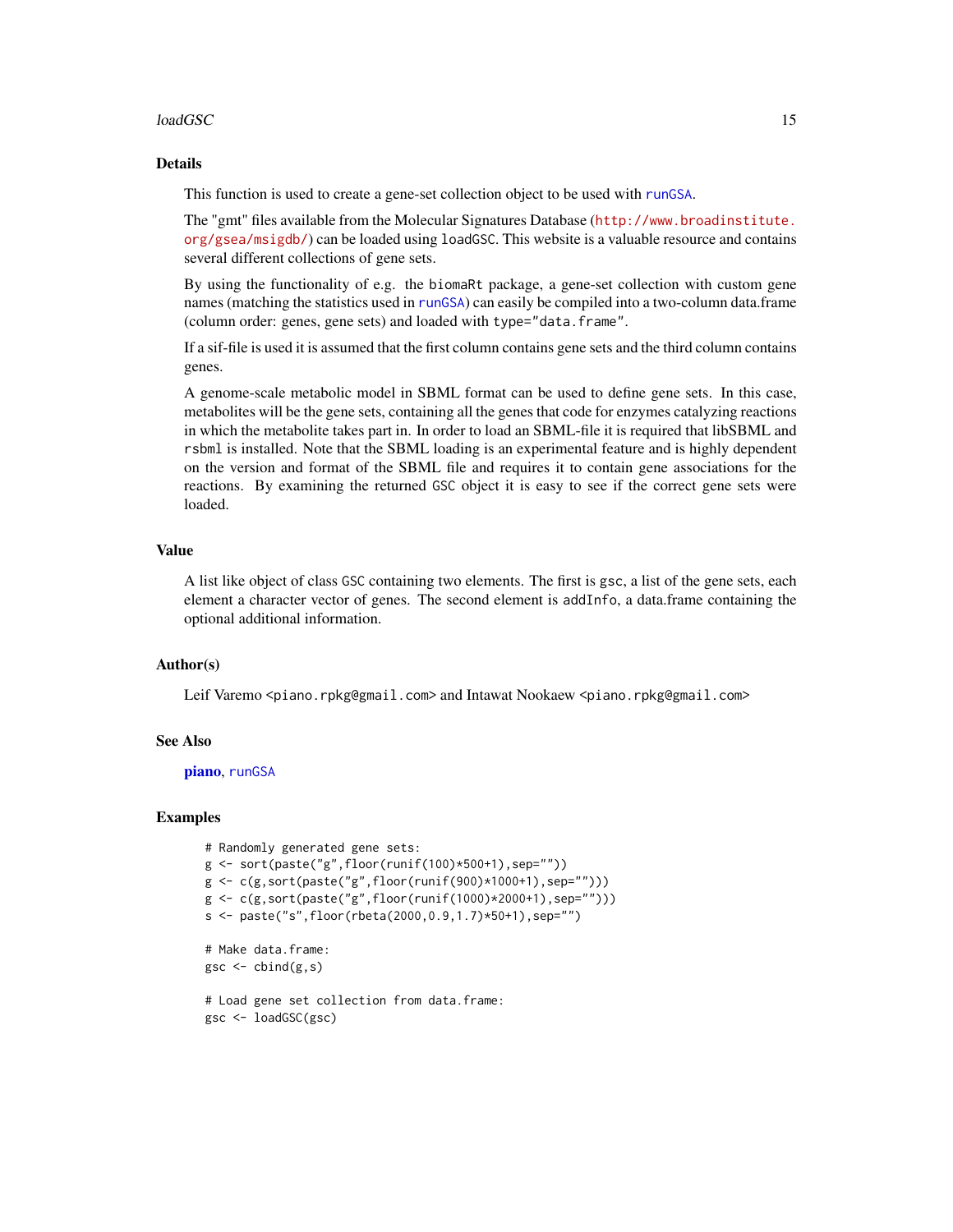<span id="page-15-1"></span><span id="page-15-0"></span>

#### Description

Loads, preprocesses and annotates microarray data to be further used by downstream functions in the **[piano](#page-1-1)** package.

# Usage

```
loadMAdata(datadir = getwd(), setup = "setup.txt", dataNorm,
        platform = "NULL", annotation, normalization = "plier",
        filter = TRUE, verbose = TRUE, ...)
```
# Arguments

| datadir       | character string giving the directory in which to look for the data. Defaults to<br>getwd().                                                                                                                                                                                                   |
|---------------|------------------------------------------------------------------------------------------------------------------------------------------------------------------------------------------------------------------------------------------------------------------------------------------------|
| setup         | character string giving the name of the file containing the experimental setup,<br>or an object of class data. frame or similar containing the experimental setup.<br>Defaults to "setup.txt", see details below for more information.                                                         |
| dataNorm      | character string giving the name of the normalized data, or an object of class<br>data. frame or similar containing the normalized data. Only to be used if the<br>user wishes to start with normalized data rather then CEL files.                                                            |
| platform      | character string giving the name of the platform, can be either "yeast2" or<br>NULL. See details below for more information.                                                                                                                                                                   |
| annotation    | character string giving the name of the annotation file, or an object of class<br>data. frame or similar containing the annotation information. The annotation<br>should consist of the columns Gene name, Chromosome and Chromosome loca-<br><i>tion</i> . Not required if platform="yeast2". |
| normalization | character string giving the normalization method, can be either "plier", "rma"<br>or "mas5". Defaults to "plier".                                                                                                                                                                              |
| filter        | should the data be filtered? If TRUE then probes not present in the annotation<br>will be discarded. Defaults to TRUE.                                                                                                                                                                         |
| verbose       | verbose? Defaults to TRUE.                                                                                                                                                                                                                                                                     |
| .             | additional arguments to be passed to ReadAffy.                                                                                                                                                                                                                                                 |

#### Details

This function requires at least two inputs: (1) data, either CEL files in the directory specified by datadir or normalized data specified by dataNorm, and (2) experimental setup specified by setup.

The setup shold be either a tab delimited text file with column headers or a data.frame. The first column should contain the names of the CEL files or the column names used for the normalized data, please be sure to use names valid as column names, e.g. avoid names starting with numbers.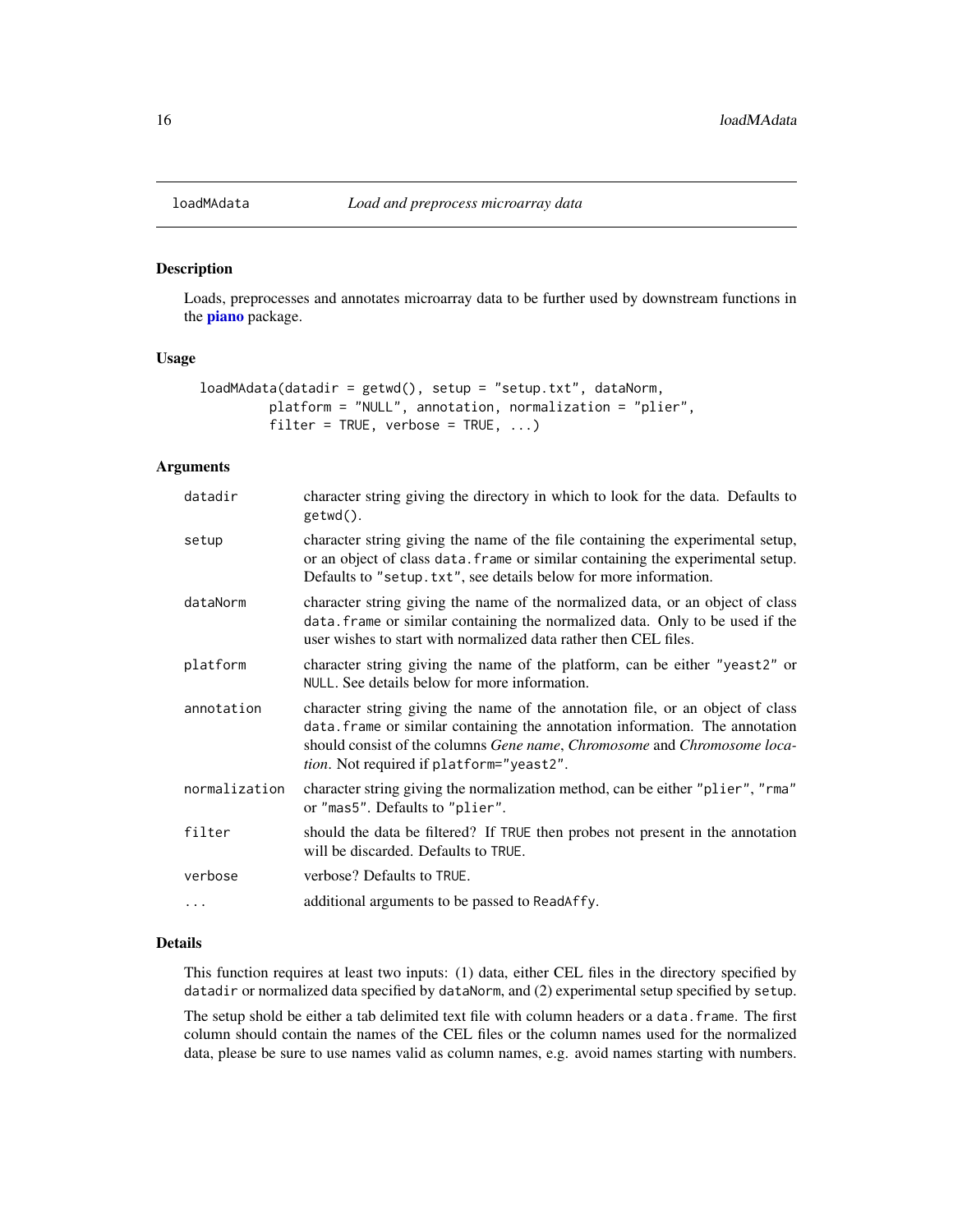#### loadMAdata 17

Additional columns should assign attributes in some category to each array. (For an example run the example below and look at the object myArrayData\$setup.)

The **piano** package is customized for yeast 2.0 arrays and annotation will work automatically, if the cdfName of the arrays equals *Yeast\_2*. If using normalized yeast 2.0 data as input, the user needs to set the argument platform="yeast2" to tell the function to use yeast annotation. If other platforms than yeast 2.0 is used, set platform=NULL (default) and supply appropriate annotation by the argument annotation. Note that the cdfName will override platform, so it can still be set to NULL for yeast 2.0 CEL files. Note also that annotation overrides platform, so if the user wants to use an alternative annotation for yeast, this can be done simply by specifying this in annotation.

The annotation should have the column headers *Gene name*, *Chromosome* and *Chromosome location*. The *Gene name* is used in the heatmap in diffExp and the *Chromosome* and *Chromosome location* is used by the polarPlot. The rownames (or first column if using a text file) should contain the *probe IDs*. If using a text file the first column should have the header *probeID* or similar. The filtering step discards all probes not listed in the annotation.

Normalization is performed on all CEL file data using one of the Affymetrix methods: PLIER ("plier") as implemented by [justPlier](#page-0-0), RMA (Robust Multi-Array Average) ("rma") expression measure as implemented by [rma](#page-0-0) or MAS 5.0 expression measure "mas5" as implemented by [mas5](#page-0-0).

It is possible to pass additional arguments to [ReadAffy](#page-0-0), e.g. cdfname as this might be required for some types of CEL files.

#### Value

An ArrayData object (which is essentially a list) with the following elements:

| dataRaw    | raw data as an AffyBatch object                     |
|------------|-----------------------------------------------------|
| dataNorm   | data. frame containing normalized expression values |
| setup      | data. frame containing experimental setup           |
| annotation | data. frame containing annotation                   |

Depending on input arguments the ArrayData object may not include dataRaw and/or annotation.

# Author(s)

Leif Varemo <piano.rpkg@gmail.com> and Intawat Nookaew <piano.rpkg@gmail.com>

#### References

Gautier, L., Cope, L., Bolstad, B. M., and Irizarry, R. A. affy - analysis of Affymetrix GeneChip data at the probe level. *Bioinformatics.* 20, 3, 307-315 (2004).

#### See Also

[piano](#page-1-1), [runQC](#page-27-1), [diffExp](#page-5-1), [ReadAffy](#page-0-0), [expresso](#page-0-0), [justPlier](#page-0-0), [yeast2.db](#page-0-0)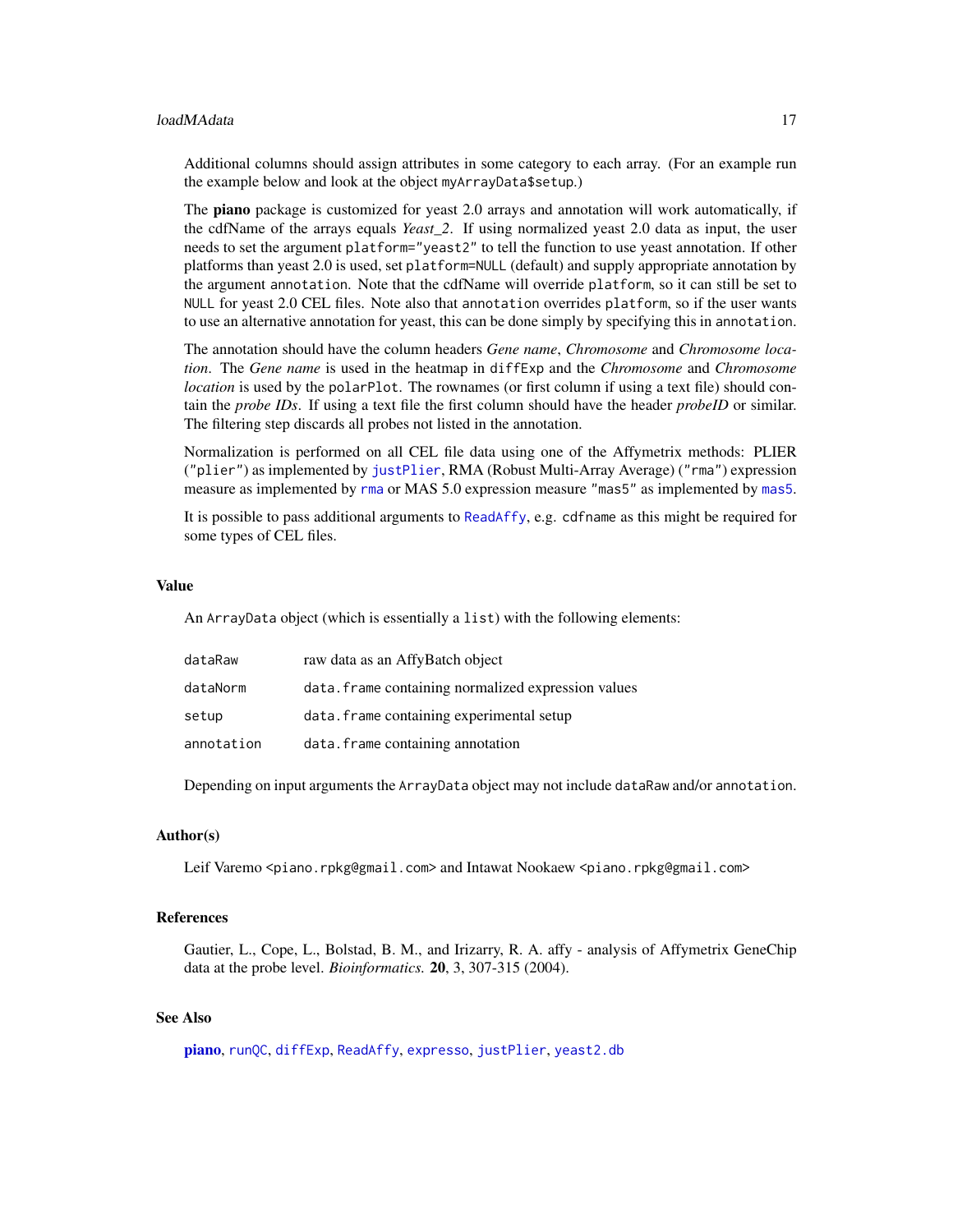# Examples

```
# Get path to example data and setup files:
dataPath <- system.file("extdata", package="piano")
# Load normalized data:
myArrayData <- loadMAdata(datadir=dataPath, dataNorm="norm_data.txt.gz", platform="yeast2")
# Print to look at details:
myArrayData
```
<span id="page-17-1"></span>

```
networkPlot Gene set network plot
```
# Description

Draws a network with gene sets as nodes and the thickness of the edges correlating to the number of shared genes. The gene set significance is visualized as color intensities. Gives an overview of the influence of overlap on significant gene sets.

#### Usage

```
networkPlot(gsaRes, class, direction, adjusted=FALSE, significance=0.001,
            geneSets=NULL, overlap=1, lay=1, label="names", cexLabel=0.9,
           ncharLabel=25, cexLegend=1, nodeSize=c(10,40), edgeWidth=c(1,15),
            edgeColor=NULL, scoreColors=NULL, main)
```

| gsaRes       | an object of class GSAres, as returned from runGSA() or an object returned from<br>$runGSAhyper()$ .                                                                                                                                              |
|--------------|---------------------------------------------------------------------------------------------------------------------------------------------------------------------------------------------------------------------------------------------------|
| class        | a character string determining the p-values of which directionality class that<br>should be used as significance information for the plot. Can be one of "distinct",<br>"mixed", "non". Has to be "non" if the result from runGSAhyper() is used. |
| direction    | a character string giving the direction of regulation, can be either "up", "down"<br>or "both" (for pValue="distinct" only).                                                                                                                      |
| adjusted     | a logical, if adjusted p-values should be used, or not. Note that if rungs was<br>run with the argument adjMethod="none", the adjusted p-values will be equal<br>to the original p-values.                                                        |
| significance | the significance cut-off that determines which gene sets are included in the plot.<br>Defaults to 0.001.                                                                                                                                          |
| geneSets     | a character vector of gene set names, to be included in the plot. Defaults to NULL,<br>but if given, the argument significance will not be used.                                                                                                  |
| overlap      | a positive numerical. Determines the smallest number of sharing genes between<br>two gene-sets that is needed in order to draw a line/edge between the gene-sets.<br>Defaults to 1.                                                               |

<span id="page-17-0"></span>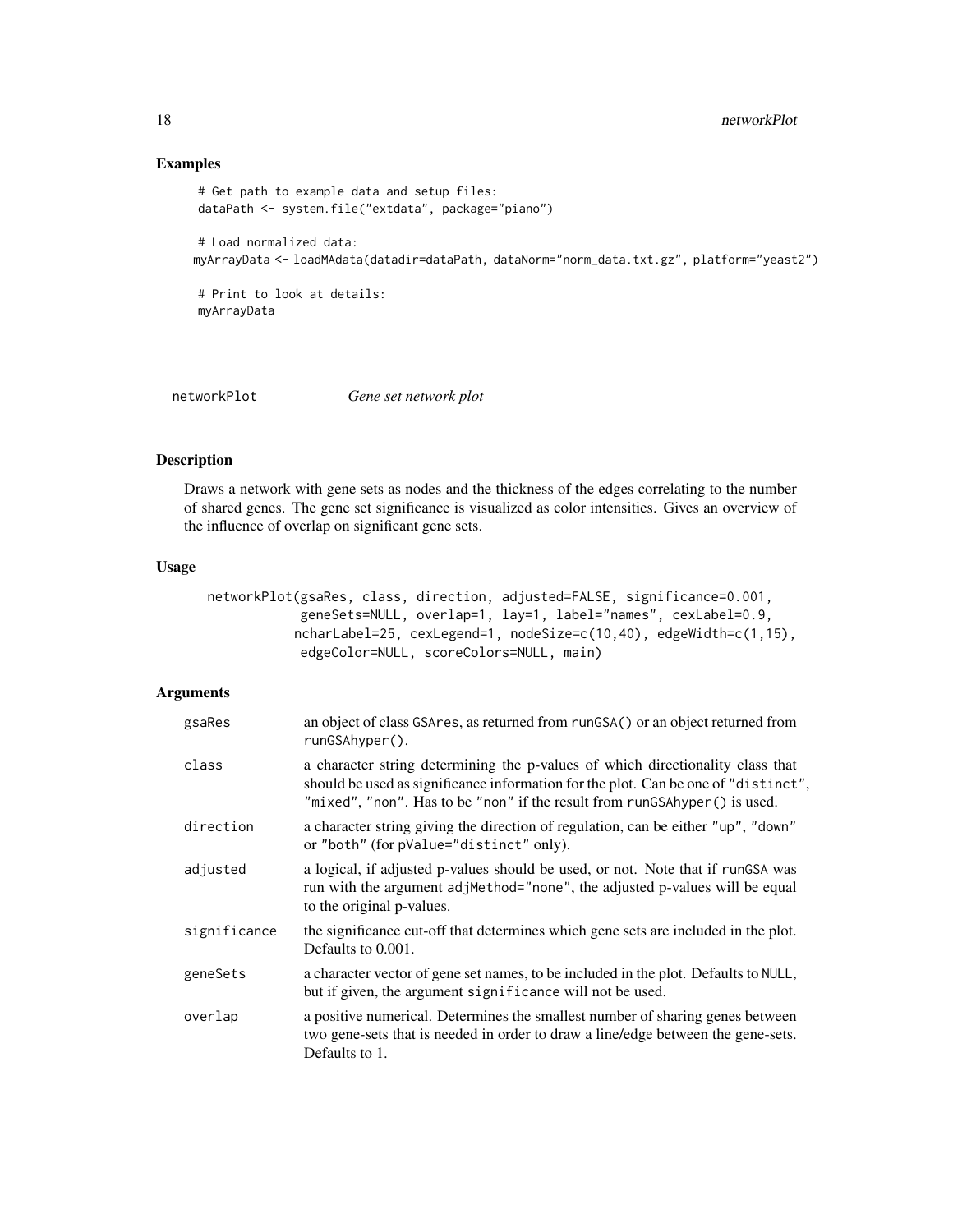| lay         | a numerical between 1-5, or a layout function (see layout in the igraph pack-<br>age). 1-5 sets the layout to one of the five default layout for the network plot.                                                                                                                                                                                                 |  |
|-------------|--------------------------------------------------------------------------------------------------------------------------------------------------------------------------------------------------------------------------------------------------------------------------------------------------------------------------------------------------------------------|--|
| label       | a character string, either "names", "numbers", "numbersAndSizes" or "namesAndSizes",<br>determining the labels used for the nodes. The names are the gene set names,<br>numbers is an arbritary numbered list of the gene sets used in the plot connected<br>to the named list returned by the funtion. Sizes are the gene set sizes, e.g. the<br>number of genes. |  |
| cexLabel    | the text size of the node labels.                                                                                                                                                                                                                                                                                                                                  |  |
| ncharLabel  | the number of characters to include in the node labels.                                                                                                                                                                                                                                                                                                            |  |
| cexLegend   | the text size of the legend.                                                                                                                                                                                                                                                                                                                                       |  |
| nodeSize    | a numerical vector of length 2 giving the maximum and minimum node sizes.<br>The node size represents the size of the gene set, and all values will be scaled to<br>the given interval.                                                                                                                                                                            |  |
| edgeWidth   | a numerical vector of length 2 giving the maximum and minimum edge widths.<br>The edge width represents the number of shared genes between two gene sets,<br>and all values will be scaled to the given interval.                                                                                                                                                  |  |
| edgeColor   | a character vector giving the colors to use for increasing edge width. Can also<br>be set to a single color. Defaults to a gray-scale.                                                                                                                                                                                                                             |  |
| scoreColors | a character vector giving the colors from which the gradient used for node color-<br>ing will be created. In the case of pValue="distinct" and direction="both"<br>the first half of the vector will be used for the up-regulated gene sets and the<br>second part will be used for the down-regulated gene sets.                                                  |  |
| main        | an optional character vector setting the title of the plot.                                                                                                                                                                                                                                                                                                        |  |

# Details

In the case of pValue="distinct" and direction="both", the distinct directional p-values (pDistinctDirUp and pDistinctDirDn, see [runGSA](#page-21-1)) will be used in combination. Using the geneSets and lay arguments, multiple comparative plots (i.e. with the same layout) can be drawn, based for instance on the output gene set list from other network plots with different directionality classes.

#### Value

Returns a list with two components: geneSets containing the names and numbers of the gene sets in the plot, and layout, containing the saved layout of the plot, which can be passed back to the lay argument in order to draw a subsequent plot with the same layout.

# Author(s)

Leif Varemo <piano.rpkg@gmail.com> and Intawat Nookaew <piano.rpkg@gmail.com>

# See Also

[piano](#page-1-1), [runGSA](#page-21-1), [GSAheatmap](#page-10-1), [layout](#page-0-0)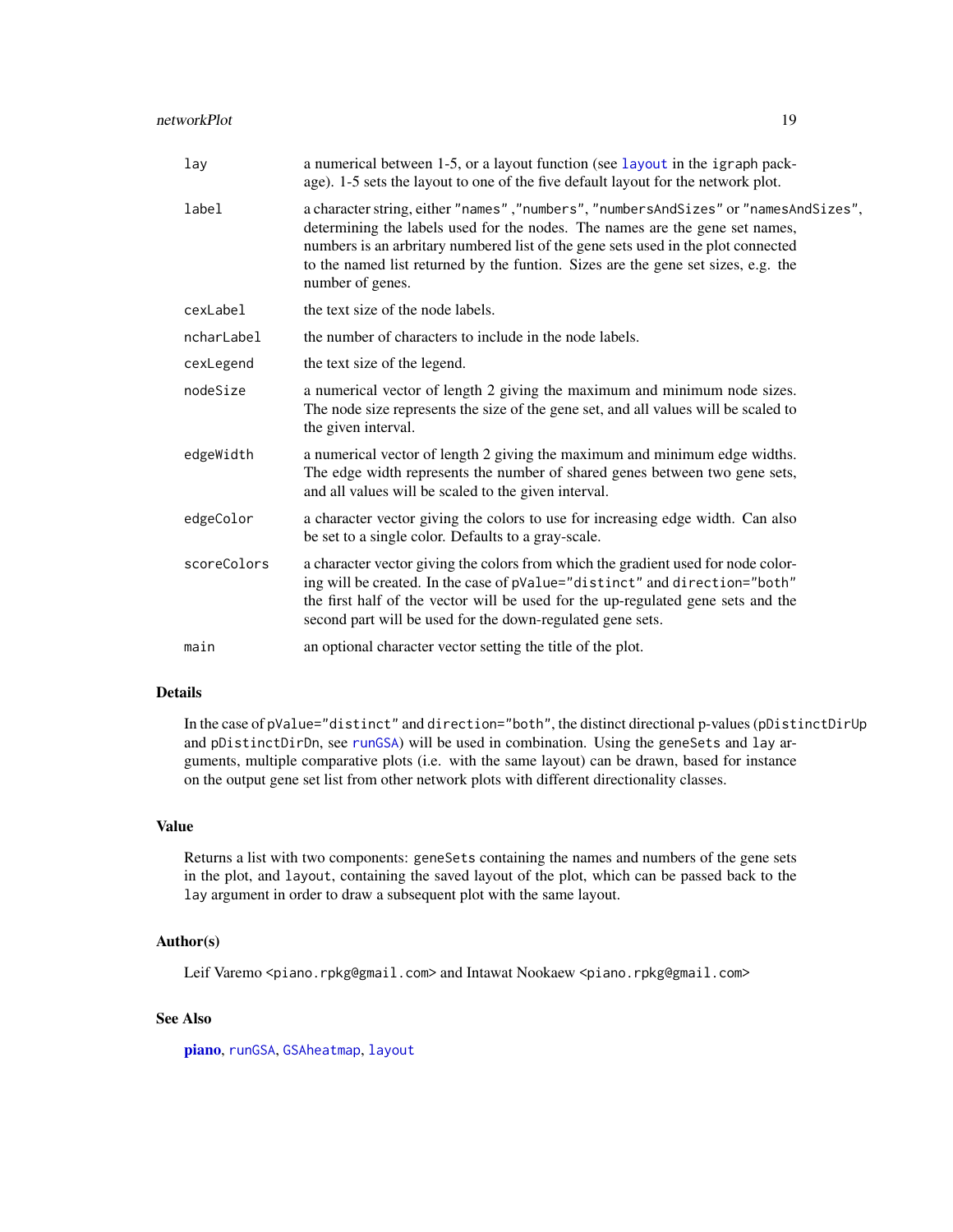# Examples

```
# Load example input data to GSA:
data("gsa_input")
# Load gene set collection:
gsc <- loadGSC(gsa_input$gsc)
# Run gene set analysis:
gsares <- runGSA(geneLevelStats=gsa_input$pvals , directions=gsa_input$directions,
                 gsc=gsc, nPerm=500)
# Network plot:
networkPlot(gsares,class="non",significance=0.01)
# Use circular layout and save the layout:
nw <- networkPlot(gsares,class="non",significance=0.01,lay=5)
# Use the saved layout to overlay the distinct-directional p-values for easy comparison.
```
# Note that the gene sets are now not selected based on a significance cutoff, but from a list: networkPlot(gsares,class="distinct",direction="both",lay=nw\$layout,geneSets=nw\$geneSets)

<span id="page-19-1"></span>polarPlot *Polar plot*

## Description

Produces a Polar plot, mapping p-values to chromosome location. This function is used by [diffExp](#page-5-1).

#### Usage

```
polarPlot(pValues, chromosomeMapping,
         colors = c("red", "green", "blue", "yellow",
          "orange", "purple", "tan", "cyan", "gray60", "black"),
          save = FALSE, verbose = TRUE)
```

| pValues           | a data. frame containing p-values for different contrasts in different columns.<br>Column names are used as contrast names. Maximum number of columns al-                 |  |
|-------------------|---------------------------------------------------------------------------------------------------------------------------------------------------------------------------|--|
|                   | lowed are ten.                                                                                                                                                            |  |
| chromosomeMapping |                                                                                                                                                                           |  |
|                   | character string giving the name of the chromosome mapping file, or an object of<br>class data. frame or similar containing the chromosome mapping. See details<br>below. |  |
| colors            | character vector of colors to be used by the Polar plot.                                                                                                                  |  |
| save              | should the figures be saved? Defaults to FALSE.                                                                                                                           |  |
| verbose           | verbose? Defaults to TRUE.                                                                                                                                                |  |

<span id="page-19-0"></span>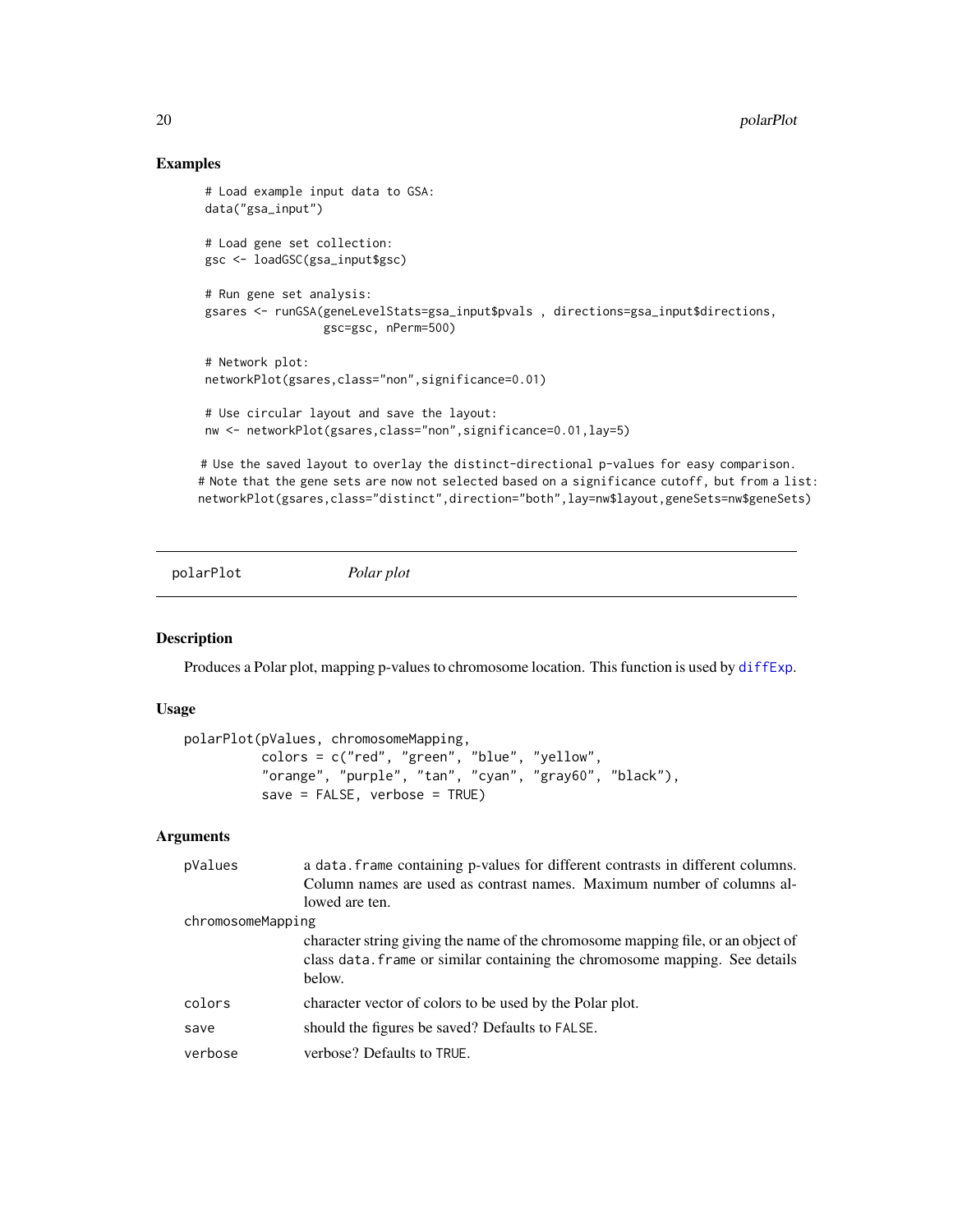#### polarPlot 21

#### Details

This function is mainly used by diffexp but can also be used separately by the user.

The argument chromosomeMapping should be either a data.frame or a tab delimited text file and include the columns *chromosome* with the chromosome name and *chromosome location* containing the starting position of each gene. A - sign can be used to denote the antisense strand but this will be disregarded while plotting. The rownames should be *probe IDs* or, if using a text file, the first column with a column header should contain the *probe IDs*. If relying on an ArrayData object (called arrayData) and containing an annotation field, the chromosomeMapping can be set to arrayData\$annotation[,c(2,3)] (see the example below).

The Polar plot sorts the genes according to chromosomal location, for each chromosome starting with unknown positions followed by increasing number in the *chromosome location* column. Genes which do not map to any chromosome are listed as U for unknown. The radial lines in the Polar plot are -log10 scaled p-values, so that a longer line means a smaller p-value. This gives an overview of the magnitude of differential expression for each contrast.

### Author(s)

Leif Varemo <piano.rpkg@gmail.com> and Intawat Nookaew <piano.rpkg@gmail.com>

#### See Also

[piano](#page-1-1), [diffExp](#page-5-1), [radial.plot](#page-0-0)

#### Examples

```
# Get path to example data and setup files:
dataPath <- system.file("extdata", package="piano")
# Load normalized data:
myArrayData <- loadMAdata(datadir=dataPath, dataNorm="norm_data.txt.gz", platform="yeast2")
# Perform differential expression analysis:
pfc <- diffExp(myArrayData, plot=FALSE,
               contrasts=c("aerobic_Clim - anaerobic_Clim",
                            "aerobic_Nlim - anaerobic_Nlim"))
# Get chromosome mapping from myArrayData:
chrMap <- myArrayData$annotation[,c(2,3)]
# Get p-values from pfc
pval <- pfc$pValues
# Draw the polar plot:
polarPlot(pval, chromosomeMapping=chrMap)
```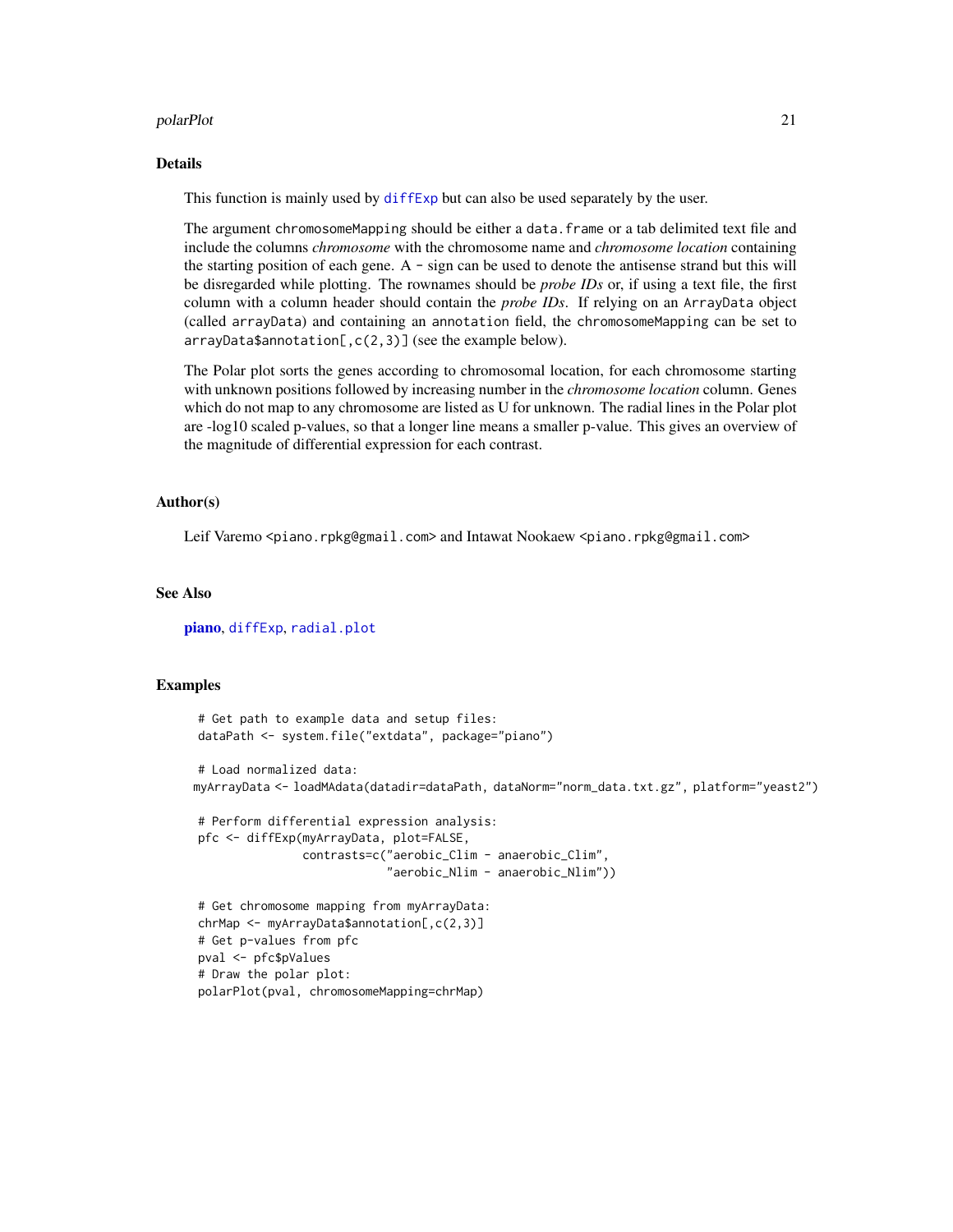<span id="page-21-1"></span><span id="page-21-0"></span>

# Description

Performs gene set analysis (GSA) based on a given number of gene-level statistics and a gene set collection, using a variety of available methods, returning the gene set statistics and p-values of different directionality classes.

# Usage

```
runGSA(geneLevelStats,
       directions=NULL,
       geneSetStat="mean",
       signifMethod="geneSampling",
       adjMethod="fdr",
       gsc,
       gsSizeLim=c(1,Inf),
       permStats=NULL,
       permDirections=NULL,
       nPerm=1e4,
       gseaParam=1,
       ncpus=1,
       verbose=TRUE)
```

|              | geneLevelStats a vector or a one-column data.frame or matrix, containing the gene level statis-<br>tics. Gene level statistics can be e.g. p-values, t-values or F-values.                                                                                                                                                                     |
|--------------|------------------------------------------------------------------------------------------------------------------------------------------------------------------------------------------------------------------------------------------------------------------------------------------------------------------------------------------------|
| directions   | a vector or a one-column data.frame or matrix, containing fold-change like val-<br>ues for the related gene-level statistics. This is mainly used if statistics are p-<br>values or F-values, but not required. The values should be positive or negative,<br>but only the sign information will be used, so the actual value will not matter. |
| geneSetStat  | the statistical GSA method to use. Can be one of "fisher", "stouffer",<br>"reporter", "tailStrength", "wilcoxon", "mean", "median", "sum", "maxmean",<br>"gsea" or "page". See below for details.                                                                                                                                              |
| signifMethod | the method for significance assessment of gene sets, i.e. p-value calculation.<br>Can be one of "geneSampling", "samplePermutation" or "nullDist"                                                                                                                                                                                              |
| adjMethod    | the method for adjusting for multiple testing. Can be any of the methods sup-<br>ported by p.adjust, i.e. "holm", "hochberg", "hommel", "bonferroni", "BH",<br>"BY", "fdr" or "none". The exception is for geneSetStat="gsea", where only<br>the options "fdr" and "none" can be used.                                                         |
| gsc          | a gene set collection given as an object of class GSC as returned by the loadGSC<br>function.                                                                                                                                                                                                                                                  |
| gsSizeLim    | a vector of length two, giving the minimum and maximum gene set size (number<br>of member genes) to be kept for the analysis. Defaults to $c(1, \text{Inf})$ .                                                                                                                                                                                 |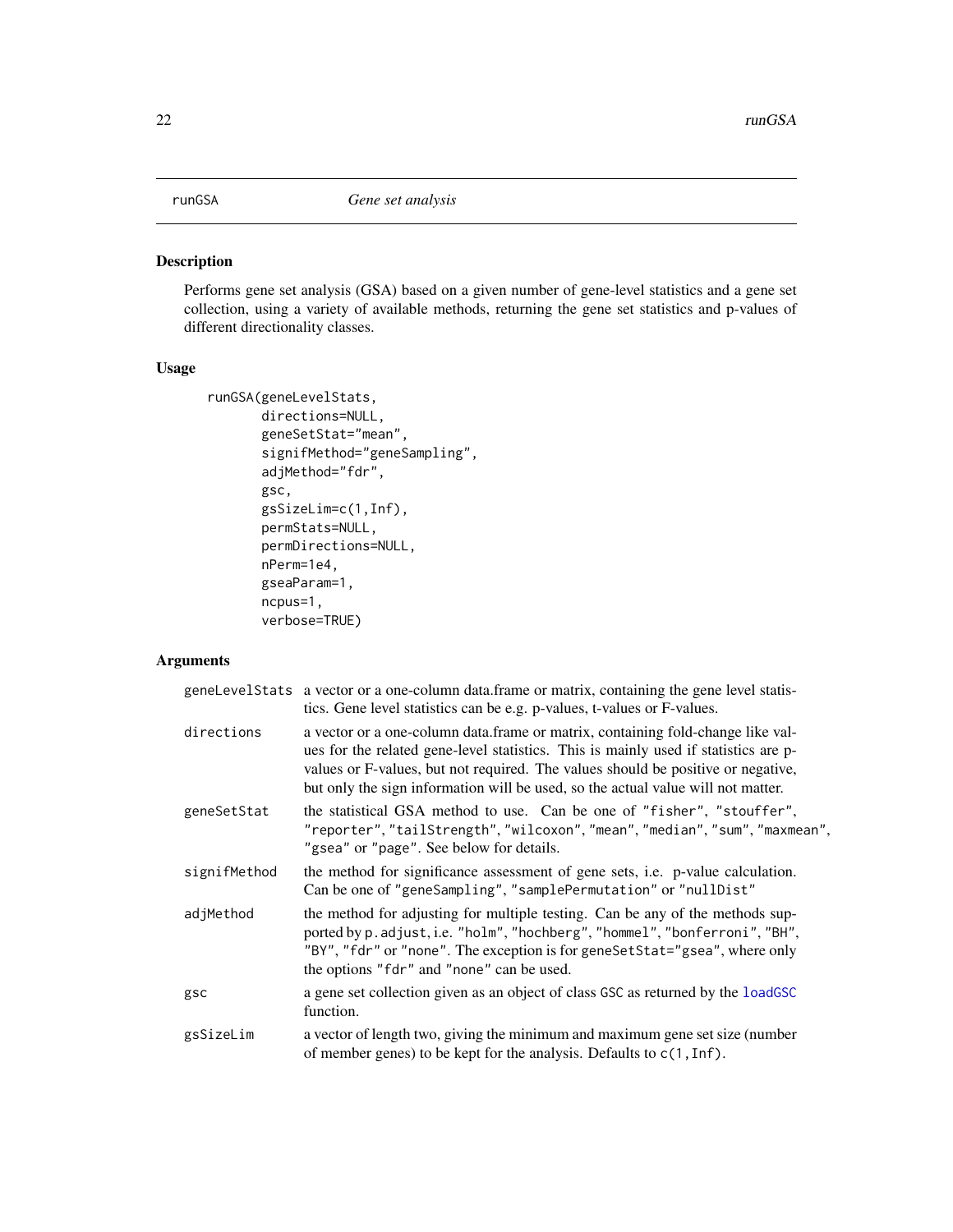#### runGSA 23

| permStats | a matrix with permutated gene-level statistics (columns) for each gene (rows).<br>This should be calculated by the user by randomizing the sample labels in the<br>original data, and recalculating the gene level statistics for each comparison a<br>large number of times, thus generating a vector (rows in the matrix) of back-<br>ground statistics for each gene. This argument is required and only used if<br>signifMethod="samplePermutation".                                                                                          |
|-----------|---------------------------------------------------------------------------------------------------------------------------------------------------------------------------------------------------------------------------------------------------------------------------------------------------------------------------------------------------------------------------------------------------------------------------------------------------------------------------------------------------------------------------------------------------|
|           | permDirections similar to permStats, but should instead contain fold-change like values for the<br>related permutated statistics. This is mainly used if the statistics are p-values or<br>F-values, but not required. The values should be positive or negative, but only<br>the sign information will be used, so the actual value will not matter. This argu-<br>ment is only used if signifMethod="samplePermutation", but not required.<br>Note however, that if directions is give then also permDirections is required,<br>and vice versa. |
| nPerm     | the number of permutations to use for gene sampling, i.e. if signifMethod="geneSampling".<br>The original Reporter features algorithm (geneSetStat="reporter" and signifMethod="nullDist")<br>also uses a permutation step which is controlled by nPerm.                                                                                                                                                                                                                                                                                          |
| gseaParam | the exponent parameter of the GSEA approach. This defaults to 1, as recom-<br>mended by the GSEA authors.                                                                                                                                                                                                                                                                                                                                                                                                                                         |
| ncpus     | the number of cpus to use. If larger than 1, the gene permutation part will be<br>run in parallel and thus decrease runtime. Requires R package snowfall to be<br>installed. Should be set so that nPerm/ncpus is a positive integer.                                                                                                                                                                                                                                                                                                             |
| verbose   | a logical. Whether or not to display progress messages during the analysis.                                                                                                                                                                                                                                                                                                                                                                                                                                                                       |

# **Details**

The rownames of geneLevelStats and directions should be identical and match the names of the members of the gene sets in gsc. If geneSetStat is set to "fisher", "stouffer", "reporter" or "tailStrength" only p-values are allowed as geneLevelStats. If geneSetStat is set to "maxmean", "gsea" or "page" only t-like geneLevelStats are allowed (e.g. t-values, fold-changes).

For geneSetStat set to "fisher", "stouffer", "reporter", "wilcoxon" or "page", the gene set p-values can be calculated from a theoretical null-distribution, in this case, set signifMethod="nullDist". For all methods signifMethod="geneSampling" or signifMethod="samplePermutation" can be used. If signifMethod="geneSampling" gene sampling is used, meaning that the gene labels are randomized nPerm times and the gene set statistics are recalculated so that a background distribution for each original gene set is acquired. The gene set p-values are calculated based on this background distribution. Similarly if signifMethod="samplePermutation" sample permutation is used. In this case the argument permStats (and optionally permDirections) has to be supplied.

The runGSA function returns p-values for each gene set. Depending on the choice of methods and gene statistics up to three classes of p-values can be calculated, describing different aspects of regulation directionality. The three directionality classes are Distinct-directional, Mixed-directional and Non-directional. The non-directional p-values (pNonDirectional) are calculated based on absolute values of the gene statistics (or p-values without sign information), meaning that gene sets containing a high portion of significant genes, independent of direction, will turn up significant. That is, gene-sets with a low pNonDirectional should be interpreted to be significantly affected by gene regulation, but there can be a mix of both up and down regulation involved. The mixed-directional p-values (pMixedDirUp and pMixedDirDn) are calculated using the subset of the gene statistics that are up-regulated and down-regulated, respectively. This means that a gene set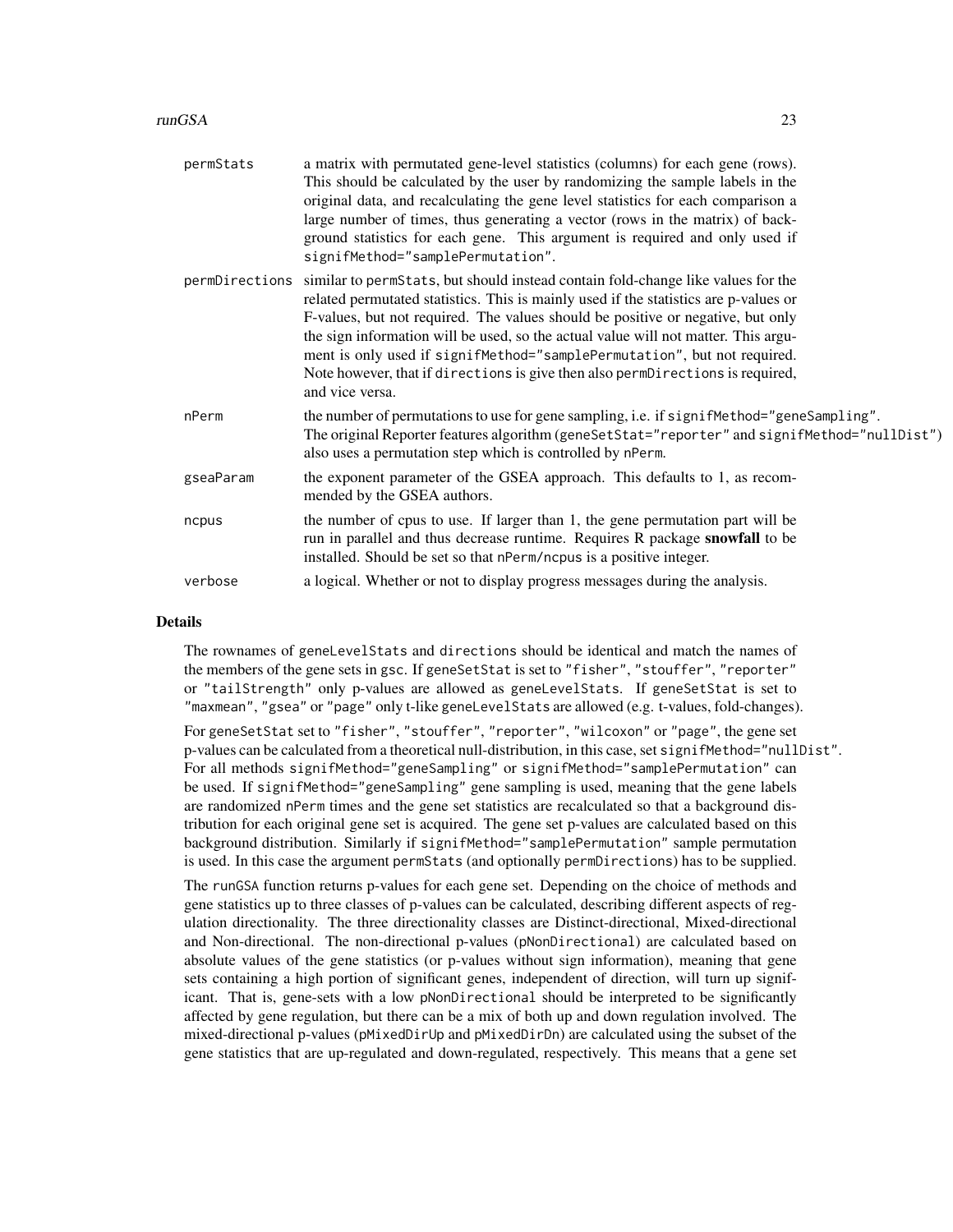with a low pMixedDirUp will have a component of significantly up-regulated genes, disregardful of the extent of down-regulated genes, and the reverse for pMixedDirDn. This also means that one can get gene sets that are both significantly affected by down-regulation and significantly affected by up-regulation at the same time. Note that sample permutation cannot be used to calculate pMixedDirUp and pMixedDirDn since the subset sizes will differ. Finally, the distinct-directional p-values (pDistinctDirup and pDistinctDirDn) are calculated from statistics with sign information (e.g. t-statistics). In this case, if a gene set contains both up- and down-regulated genes, they will cancel out each other. A gene-set with a low pDistinctDirUp will be significantly affected by up-regulation, but not a mix of up- and down-regulation (as in the case of the mixed-directional and non-directional p-values). In order to be able to calculate distinct-directional gene set p-values while using p-values as gene-level statistics, the gene-level p-values are transformed as follows: The up-regulated portion of the p-values are divided by 2 (scaled to range between 0-0.5) and the down-regulated portion of p-values are set to  $1-p/2$  (scaled to range between 1-0.5). This means that a significantly down-regulated gene will get a p-value close to 1. These new p-values are used as input to the gene-set analysis procedure to get pDistinctDirUp. Similarly, the opposite is done, so that the up-regulated portion is scaled between 1-0.5 and the down-regulated between 0-0.5 to get the pDistinctDirDn.

#### Value

A list-like object of class GSAres containing the following elements:

| geneStatType       | The interpretated type of gene-level statistics                |  |
|--------------------|----------------------------------------------------------------|--|
| geneSetStat        | The method for gene set statistic calculation                  |  |
| signifMethod       | The method for significance estimation                         |  |
| adjMethod          | The method of adjustment for multiple testing                  |  |
| info               | A list object with detailed info number of genes and gene sets |  |
| gsSizeLim          | The selected gene set size limits                              |  |
| gsStatName         | The name of the gene set statistic type                        |  |
| nPerm              | The number of permutations                                     |  |
| gseaParam          | The GSEA parameter                                             |  |
| geneLevelStats     | The input gene-level statistics                                |  |
| directions         | The input directions                                           |  |
| gsc                | The input gene set collection                                  |  |
| nGenesTot          | The total number of genes in each gene set                     |  |
| nGenesUp           | The number of up-regulated genes in each gene set              |  |
| nGenesDn           | The number of down-regulated genes in each gene set            |  |
| statDistinctDir    |                                                                |  |
|                    | Gene set statistics of the distinct-directional class          |  |
| statDistinctDirUp  | Gene set statistics of the distinct-directional class          |  |
| statDistinctDirDn  |                                                                |  |
|                    | Gene set statistics of the distinct-directional class          |  |
| statNonDirectional |                                                                |  |
|                    | Gene set statistics of the non-directional class               |  |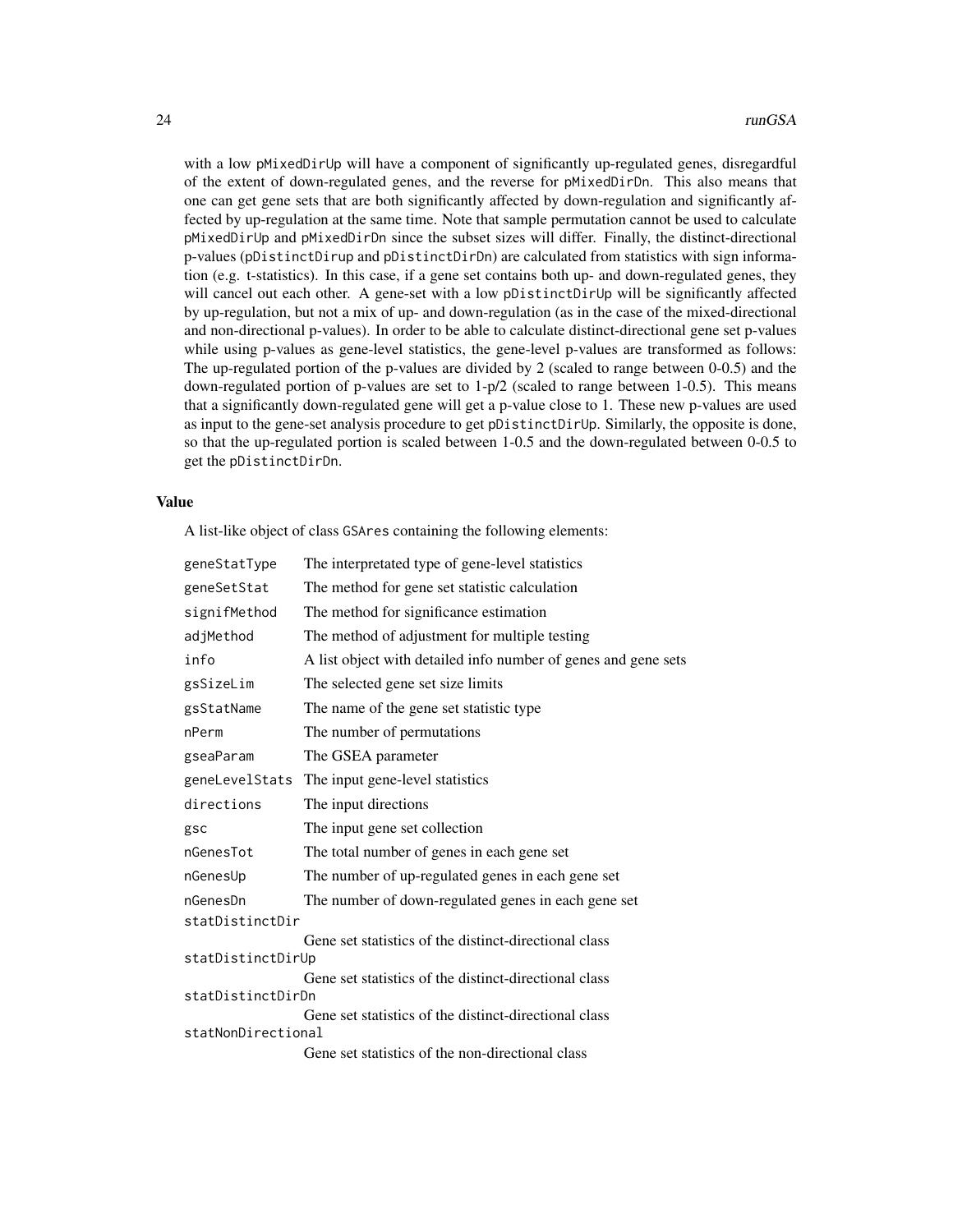#### runGSA 25

|                    | statMixedDirUp Gene set statistics of the mixed-directional class        |  |
|--------------------|--------------------------------------------------------------------------|--|
|                    | statMixedDirDn Gene set statistics of the mixed-directional class        |  |
|                    | pDistinctDirUp Gene set p-values of the distinct-directional class       |  |
|                    | pDistinctDirDn Gene set p-values of the distinct-directional class       |  |
| pNonDirectional    |                                                                          |  |
|                    | Gene set p-values of the non-directional class                           |  |
| pMixedDirUp        | Gene set p-values of the mixed-directional class                         |  |
| pMixedDirDn        | Gene set p-values of the mixed-directional class                         |  |
| pAdjDistinctDirUp  |                                                                          |  |
|                    | Adjusted gene set p-values of the distinct-directional class             |  |
| pAdjDistinctDirDn  |                                                                          |  |
|                    | Adjusted gene set p-values of the distinct-directional class             |  |
| pAdjNonDirectional |                                                                          |  |
|                    | Adjusted gene set p-values of the non-directional class                  |  |
|                    | pAdjMixedDirUp Adjusted gene set p-values of the mixed-directional class |  |
|                    | pAdjMixedDirDn Adjusted gene set p-values of the mixed-directional class |  |
| runtime            | The execution time in seconds                                            |  |

#### Author(s)

Leif Varemo <piano.rpkg@gmail.com> and Intawat Nookaew <piano.rpkg@gmail.com>

#### References

Fisher, R. Statistical methods for research workers. Oliver and Boyd, Edinburgh, (1932).

Stouffer, S., Suchman, E., Devinney, L., Star, S., and Williams Jr, R. The American soldier: adjustment during army life. Princeton University Press, Oxford, England, (1949).

Patil, K. and Nielsen, J. Uncovering transcriptional regulation of metabolism by using metabolic network topology. Proceedings of the National Academy of Sciences of the United States of America 102(8), 2685 (2005).

Oliveira, A., Patil, K., and Nielsen, J. Architecture of transcriptional regulatory circuits is knitted over the topology of bio-molecular interaction networks. BMC Systems Biology 2(1), 17 (2008).

Kim, S. and Volsky, D. Page: parametric analysis of gene set enrichment. BMC bioinformatics 6(1), 144 (2005).

Taylor, J. and Tibshirani, R. A tail strength measure for assessing the overall univariate significance in a dataset. Biostatistics 7(2), 167-181 (2006).

Mootha, V., Lindgren, C., Eriksson, K., Subramanian, A., Sihag, S., Lehar, J., Puigserver, P., Carlsson, E., Ridderstrale, M., Laurila, E., et al. Pgc-1-alpha-responsive genes involved in oxidative phosphorylation are coordinately downregulated in human diabetes. Nature genetics 34(3), 267- 273 (2003).

Subramanian, A., Tamayo, P., Mootha, V., Mukherjee, S., Ebert, B., Gillette, M., Paulovich, A., Pomeroy, S., Golub, T., Lander, E., et al. Gene set enrichment analysis: a knowledgebased approach for interpreting genom-wide expression profiles. Proceedings of the National Academy of Sciences of the United States of America 102(43), 15545-15550 (2005).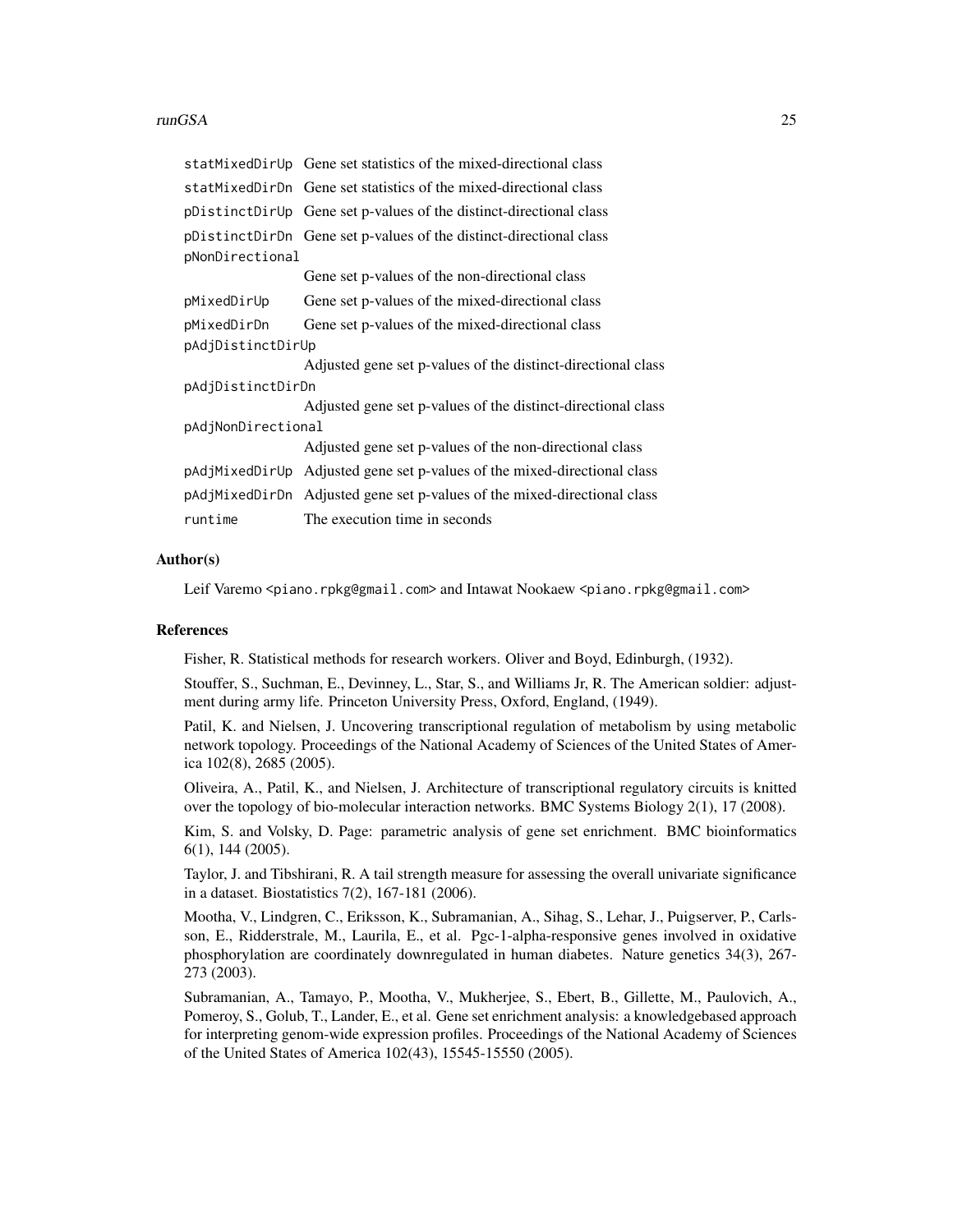<span id="page-25-0"></span>Efron, B. and Tibshirani, R. On testing the significance of sets of genes. The Annals of Applied Statistics 1, 107-129 (2007).

#### See Also

[piano](#page-1-1), [loadGSC](#page-13-1), [GSAsummaryTable](#page-11-1), [geneSetSummary](#page-9-1), [networkPlot](#page-17-1), [HTSanalyzeR-package](#page-0-0), [PGSEA](#page-0-0), [samr](#page-0-0), [limma](#page-0-0), [GSA](#page-0-0)

#### Examples

```
# Load example input data to GSA:
data("gsa_input")
# Load gene set collection:
gsc <- loadGSC(gsa_input$gsc)
# Run gene set analysis:
gsares <- runGSA(geneLevelStats=gsa_input$pvals , directions=gsa_input$directions,
                 gsc=gsc, nPerm=500)
```
runGSAhyper *Gene set analysis with Fisher's exact test*

#### Description

Performs gene set analysis (GSA) based on a list of significant genes and a gene set collection, using Fisher's exact test, returning the gene set p-values.

# Usage

runGSAhyper(genes, pvalues, pcutoff, universe, gsc, gsSizeLim=c(1,Inf), adjMethod="fdr")

| genes     | a vector of all genes in your experiment, or a small list of significant genes.                                                                                                                            |
|-----------|------------------------------------------------------------------------------------------------------------------------------------------------------------------------------------------------------------|
| pvalues   | a vector (or object to be coerced into one) of pyalues for genes or a binary<br>vector with 0 for significant genes. Defaults to $rep(0, length(genes))$ , i.e. genes<br>is a vector of genes of interest. |
| pcutoff   | p-value cutoff for significant genes. Defaults to 0 if pvalues are binary. If p-<br>values are spread in $[0,1]$ defaults to 0.05.                                                                         |
| universe  | a vector of genes that represent the universe. Defaults to genes if pvalues are not<br>all 0. If pvalues are all 0, defaults to all unique genes in gsc.                                                   |
| gsc       | a gene set collection given as an object of class GSC as returned by the loadGSC<br>function.                                                                                                              |
| gsSizeLim | a vector of length two, giving the minimum and maximum gene set size (number<br>of member genes) to be kept for the analysis. Defaults to $c(1, \text{Inf})$ .                                             |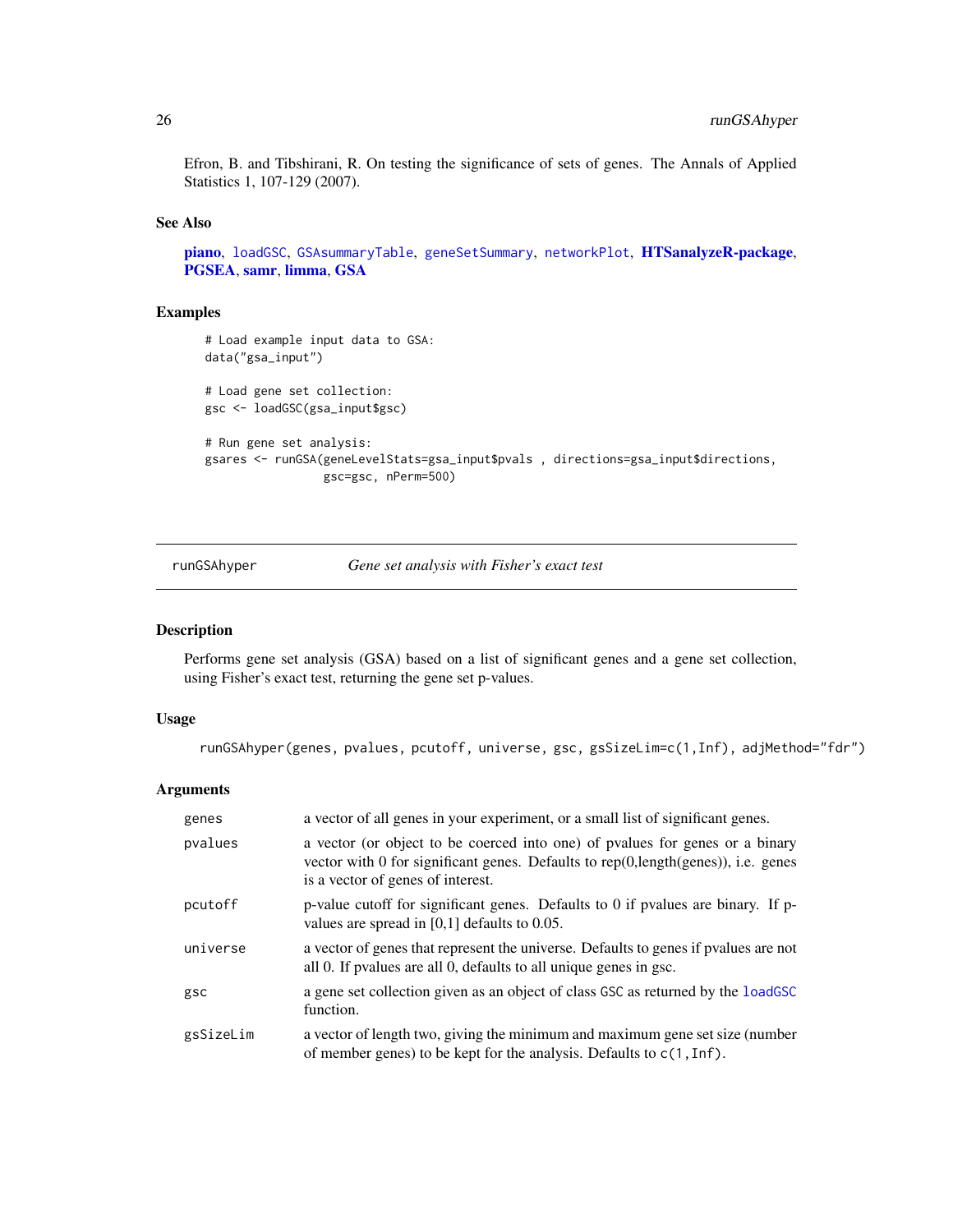adjMethod the method for adjusting for multiple testing. Can be any of the methods supported by p.adjust, i.e. "holm", "hochberg", "hommel", "bonferroni", "BH", "BY", "fdr" or "none".

#### Details

The statistical test performed is a one-tailed Fisher's exact test on the contingency table with columns "In gene set" and "Not in gene set" and rows "Significant" and "Non-significant" (this is equivalent to a hypergeometric test).

Command run for gene set i:

fisher.test(res\$contingencyTable[[i]], alternative="greater"),

the res\$contingencyTable object is available from the object returned from runGSAhyper.

The main difference between [runGSA](#page-21-1) and runGSAhyper is that runGSA uses the gene-level statistics (numerical values for each gene) to calculate the gene set p-values, whereas runGSAhyper only uses the group membership of each gene (in/not in gene set, significant/non-significant). This means that for runGSAhyper a p-value cut-off for determining significant genes has to be chosen by the user and after this, all significant genes will be seen as equally significant (i.e. the actual p-values are not used). The advantage with runGSAhyper is that you can use it to find enriched gene sets when you only have a list of interesting genes, without any statistics.

#### Value

A list-like object containing the following elements:

| pvalues          | a vector of gene set p-values                                |
|------------------|--------------------------------------------------------------|
| p.addj           | a vector of gene set p-values, adjusted for multiple testing |
| resTab           | a full result table                                          |
| contingencyTable |                                                              |
|                  | a list of the contingency tables used for each gene set      |
| gsc              | the input gene set collection                                |

#### Author(s)

Leif Varemo <piano.rpkg@gmail.com> and Intawat Nookaew <piano.rpkg@gmail.com>

#### See Also

[piano](#page-1-1), [loadGSC](#page-13-1), [runGSA](#page-21-1), [fisher.test](#page-0-0), [phyper](#page-0-0), [networkPlot](#page-17-1)

#### Examples

```
# Load example input data (dummy p-values and gene set collection):
data("gsa_input")
# Load gene set collection:
gsc <- loadGSC(gsa_input$gsc)
# Randomly select 100 genes of interest (as an example):
```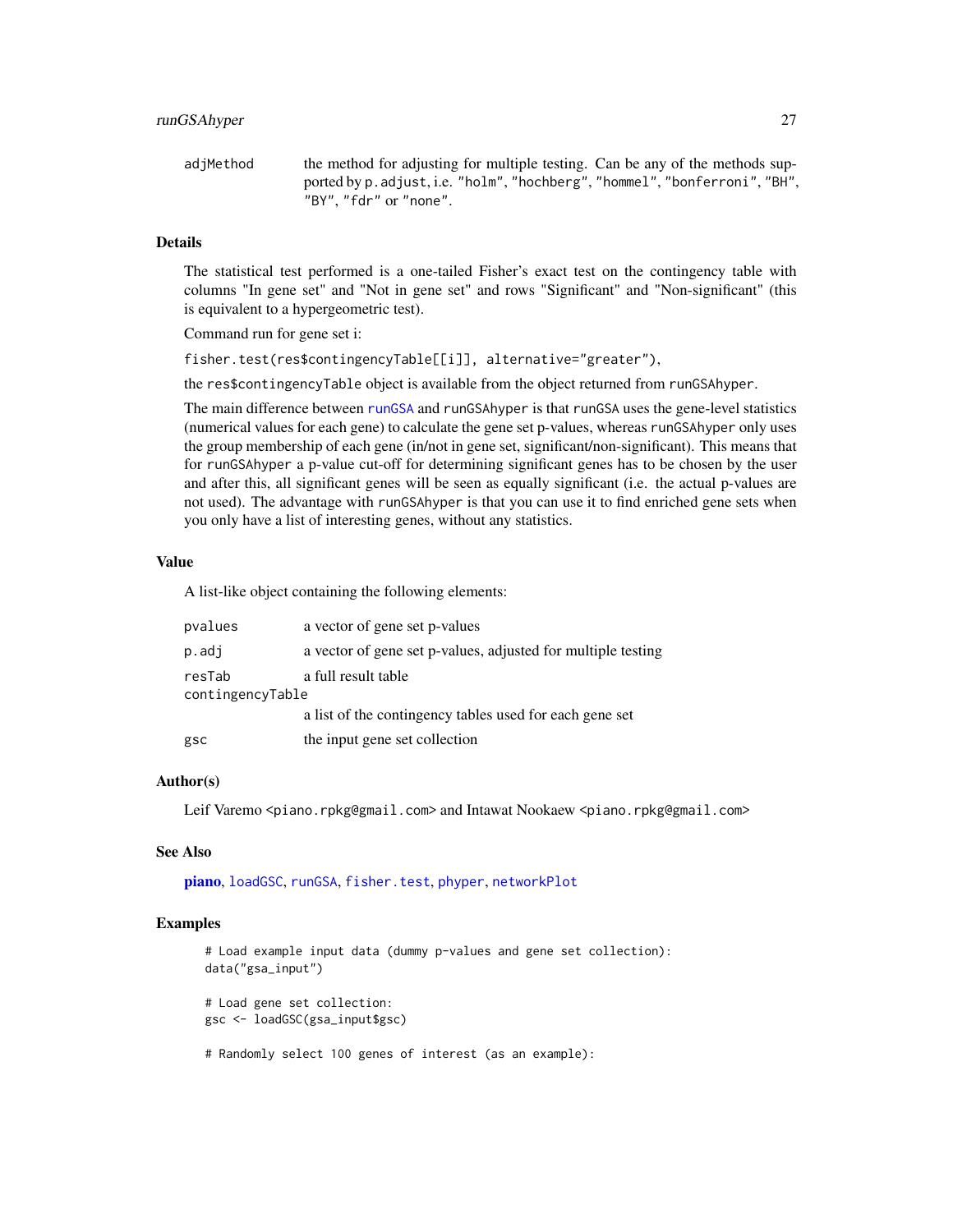```
genes <- sample(unique(gsa_input$gsc[,1]),100)
# Run gene set analysis using Fishers exact test:
res <- runGSAhyper(genes, gsc=gsc)
# If you have p-values for the genes and want to make a cutoff for significance:
genes <- names(gsa_input$pvals) # All gene names
p <- gsa_input$pvals # p-values for all genes
res <- runGSAhyper(genes, p, pcutoff=0.001, gsc=gsc)
# If the 20 first genes are the interesting/significant ones they can be selected
# with a binary vector:
significant <- c(rep(0,20),rep(1,length(genes)-20))
res <- runGSAhyper(genes, significant, gsc=gsc)
```
<span id="page-27-1"></span>runQC *Run quality control*

#### Description

Performs a set of quality control methods and produces the results as figures.

#### Usage

```
runQC(arrayData, rnaDeg = TRUE, nuseRle = TRUE, hist = TRUE,
     boxplot = TRUE, pca = TRUE, colorFactor = 1,
     colors = c("red", "green", "blue", "yellow", "orange",
      "purple", "tan", "cyan", "gray60", "black", "white"),
     save = FALSE, verbose = TRUE)
```

| arrayData   | an object of class ArrayData.                                                                                                                        |
|-------------|------------------------------------------------------------------------------------------------------------------------------------------------------|
| rnaDeg      | should RNA degradation be detected? Defaults to TRUE.                                                                                                |
| nuseRle     | should Normalized Unscaled Standard Errors (NUSE) and Relative Log Expres-<br>sions (RLE) be calculated? Defaults to TRUE.                           |
| hist        | produce histograms of expression values? Defaults to TRUE.                                                                                           |
| boxplot     | produce boxplots of expression values? Defaults to TRUE.                                                                                             |
| pca         | should PCA be run? Defaults to TRUE.                                                                                                                 |
| colorFactor | a number specifying which column of the setup (given by the ArrayData object)<br>should be used for coloring information for the PCA. Defaults to 1. |
| colors      | a character vector of colors to be used in the PCA plot.                                                                                             |
| save        | should the figures be saved? Defaults to FALSE.                                                                                                      |
| verbose     | verbose? Defaults to TRUE.                                                                                                                           |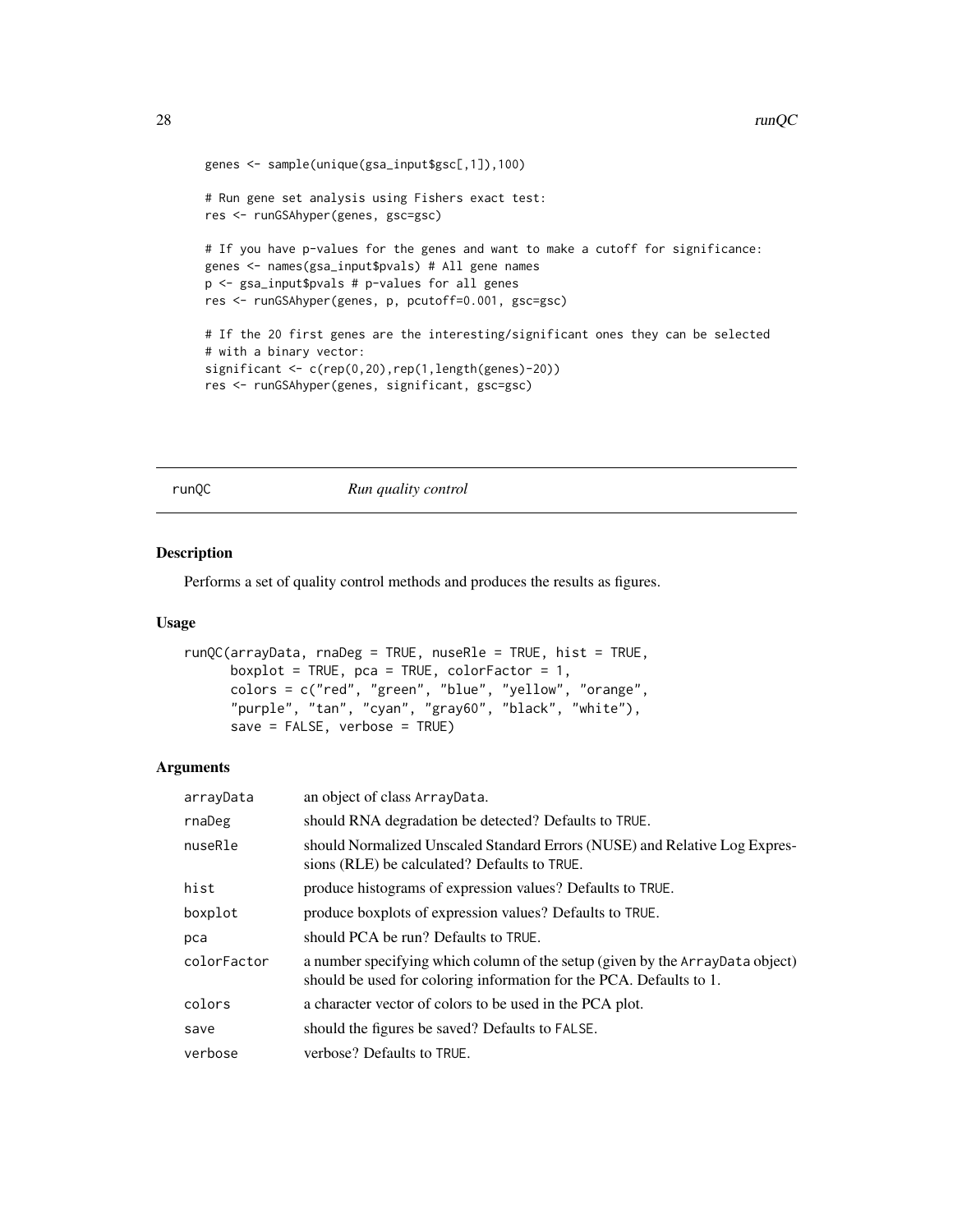# <span id="page-28-0"></span>writeFilesForKiwi 29

# Details

This function is essentially a wrapper for various available quality control functions for AffyBatch objects and normalized microarray data. RNA degradation (rnaDeg=TRUE) and NUSE & RLE (nuseRle=TRUE) require raw data (a dataRaw element in the ArrayData object).

The PCA uses [prcomp](#page-0-0) on centralized normalized data.

Typical usages are:

# Run all quality controls: runQC(arrayData)

#### Author(s)

Leif Varemo <piano.rpkg@gmail.com> and Intawat Nookaew <piano.rpkg@gmail.com>

#### References

Brettschneider J, Collin F, Bolstad BM, and Speed TP. Quality assessment for short oligonucleotide arrays. *Technometrics.* (2007) In press

#### See Also

[piano](#page-1-1), [loadMAdata](#page-15-1), [diffExp](#page-5-1), [AffyRNAdeg](#page-0-0), [fitPLM](#page-0-0), [AffyBatch](#page-0-0), [prcomp](#page-0-0)

#### Examples

```
# Get path to example data and setup files:
dataPath <- system.file("extdata", package="piano")
# Load normalized data:
myArrayData <- loadMAdata(datadir=dataPath, dataNorm="norm_data.txt.gz", platform="yeast2")
# Run PCA only:
```

```
runQC(myArrayData,rnaDeg=FALSE, nuseRle=FALSE, hist=FALSE, boxplot=FALSE)
```
writeFilesForKiwi *Write files for Kiwi*

#### Description

Given a single object or a list of objects of class GSAres, extract the information needed for visualization in the external python function Kiwi and write it to files that can be used as input.

#### Usage

```
writeFilesForKiwi(gsaRes, label="", overwrite=FALSE)
```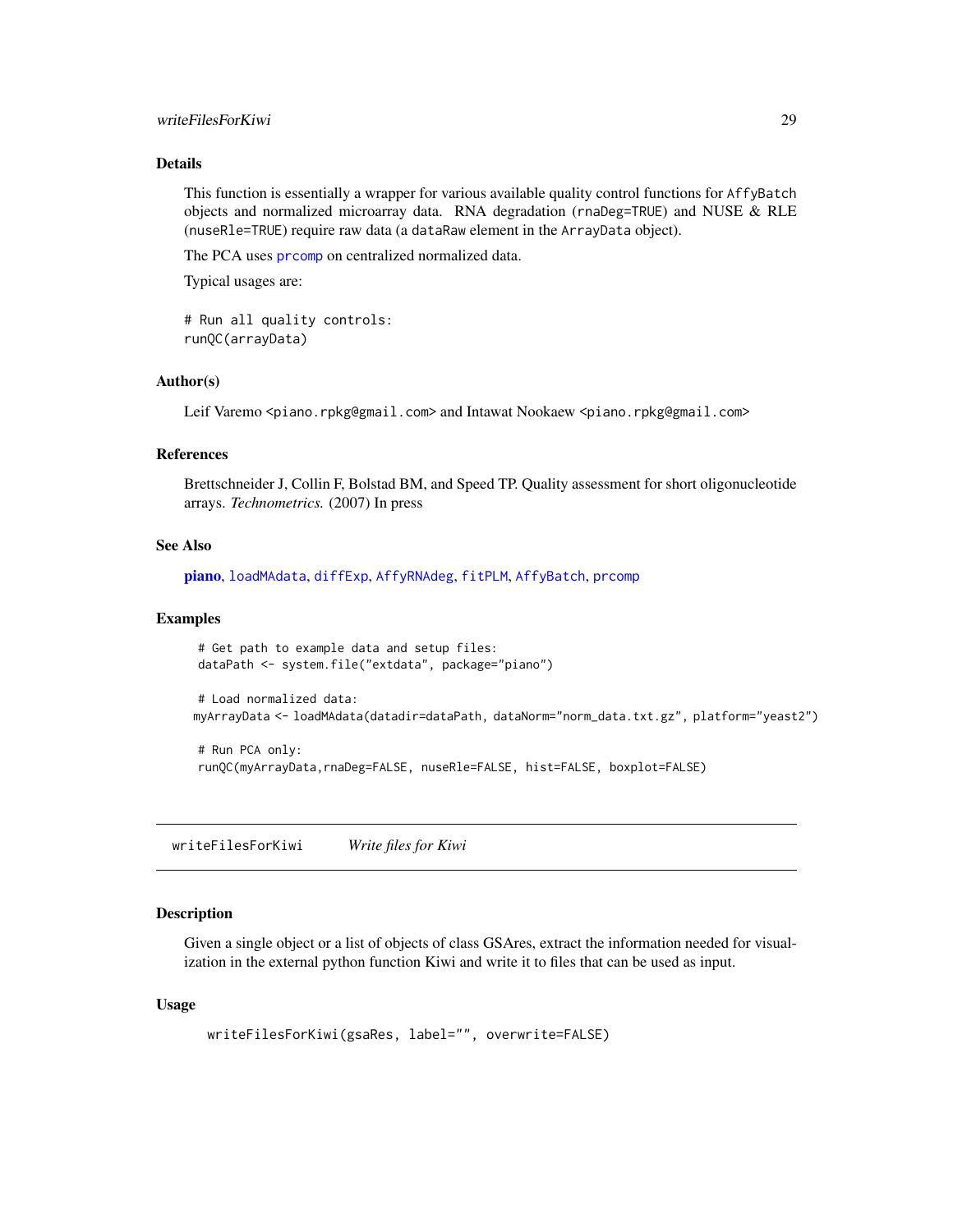# Arguments

| gsaRes    | either an object of class GSAres or a list where each element is an object of class<br>GSAres, as returned by the rungs a function. |
|-----------|-------------------------------------------------------------------------------------------------------------------------------------|
| label     | a character string that will be appended to the names of the resulting files.                                                       |
| overwrite | a logical, whether or not to overwrite existing files with identical names.                                                         |

# Details

This function takes the result from a gene set analysis as returned by the [runGSA](#page-21-1) function and writes three files that can be directly used as input to Kiwi. Kiwi is a external function i python that can be used for network-based visualization of the GSA results (http://sysbio.se/kiwi).

# Value

Three files are written in the current directory. GSC.txt contains the gene-gene set associations, i.e. the gene set collection. GLS.txt contains the gene-level statistics. GSS.txt contains the gene set statistics.

#### Author(s)

Leif Varemo <piano.rpkg@gmail.com>

#### See Also

[piano](#page-1-1), [runGSA](#page-21-1), [networkPlot](#page-17-1)

# Examples

# Load some example GSA results: data(gsa\_results)

# Write the files: writeFilesForKiwi(gsa\_results,"exp1")